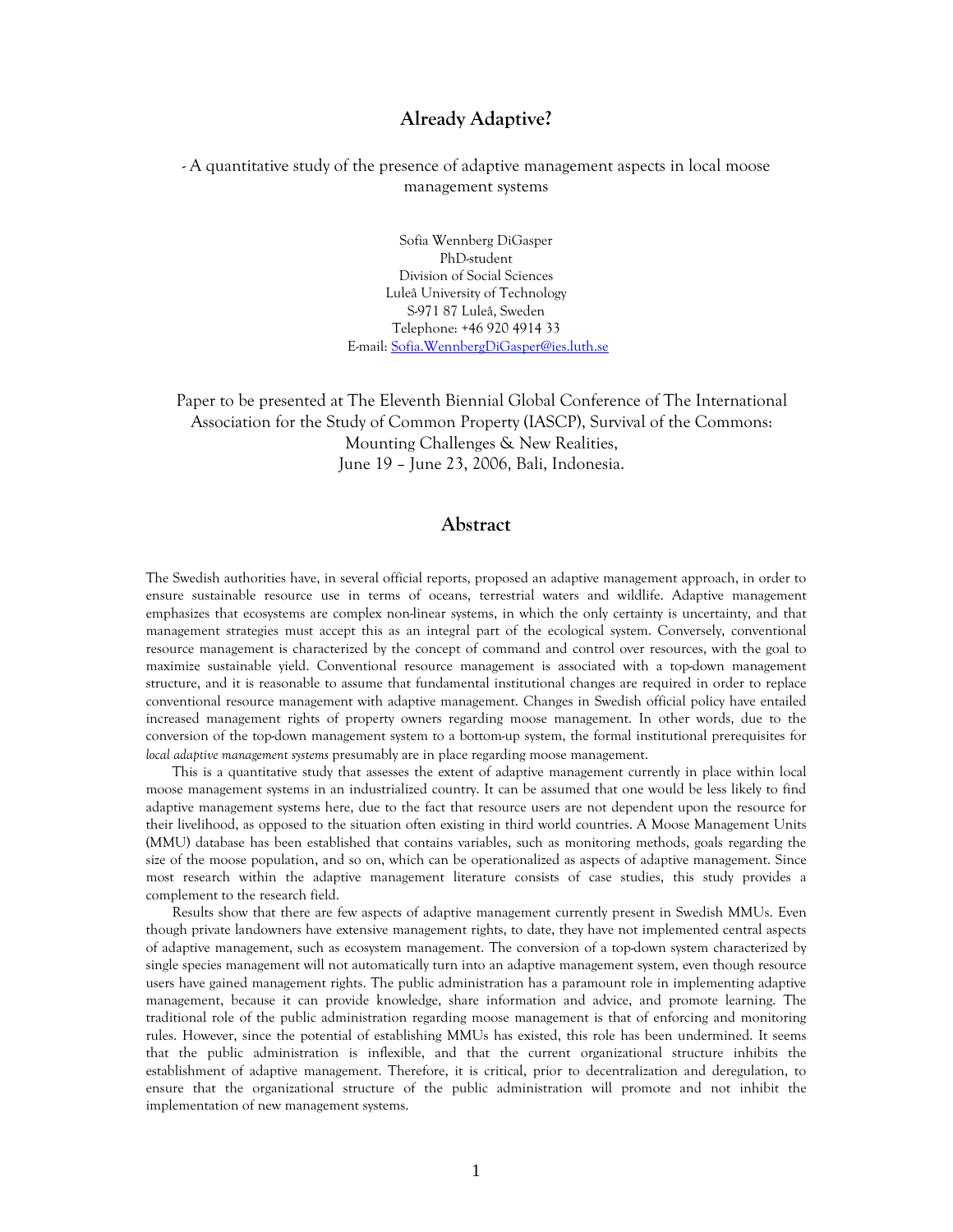### **INTRODUCTION**

A great deal of research regarding natural resource management has focused on the pros and cons of top-down versus bottom-up management systems, as well as a variety of combinations involving these two 'ideal types' of management (Baland, Platteau et al., 2000; Hanna, 1998; Ostrom, 1990). Due to problems inherent in conventional resource management, adaptive management has been proposed as a more productive system for managing natural resources in a sustainable way (Berkes, 2003; Folke, Carpenter et al., 2002; Gunderson, Holling et al., 1995; Walters, 1997). One central question has been: under what institutional framework will adaptive management systems emerge? Most research regarding this issue has consisted of case studies. Many case studies have been conducted in third-world countries and among indigenous tribes (Berkes, 1998; Berkes & Folke, 1998). Even though case studies have been conducted in the industrialized world, there have been few, if any, quantitative studies regarding the presence versus absence of local adaptive management systems (Hanna, 1998; Olsson & Folke, 2001; Olsson, Hahn et al., 2003).

In 1992, it became possible for landowners in Sweden to establish Moose Management Units (MMU), local management systems which were allotted the sole responsibility for moose management, including the right to decide the size of the local moose population. This management system has become widespread, and MMUs covered approximately 11 million hectares of land in Sweden by the year 2005. Because landowners must hand in a management plan to the County Administrative Boards when they apply to establish an MMU, an opportunity exists to investigate whether these management organizations resemble adaptive management systems, both at a national scale and in an industrialized country. Even though the explicit intention behind decentralization was not that these systems would become adaptive, nonetheless, this provides an opportunity to test the assumption that decentralization leads to management systems that are adaptive.

The current paper begins by describing what the concept of adaptive management entails. This is followed by a depiction of the background behind the establishment of MMUs and, in turn, the Swedish hunting administration. Since MMUs have resulted in changes in property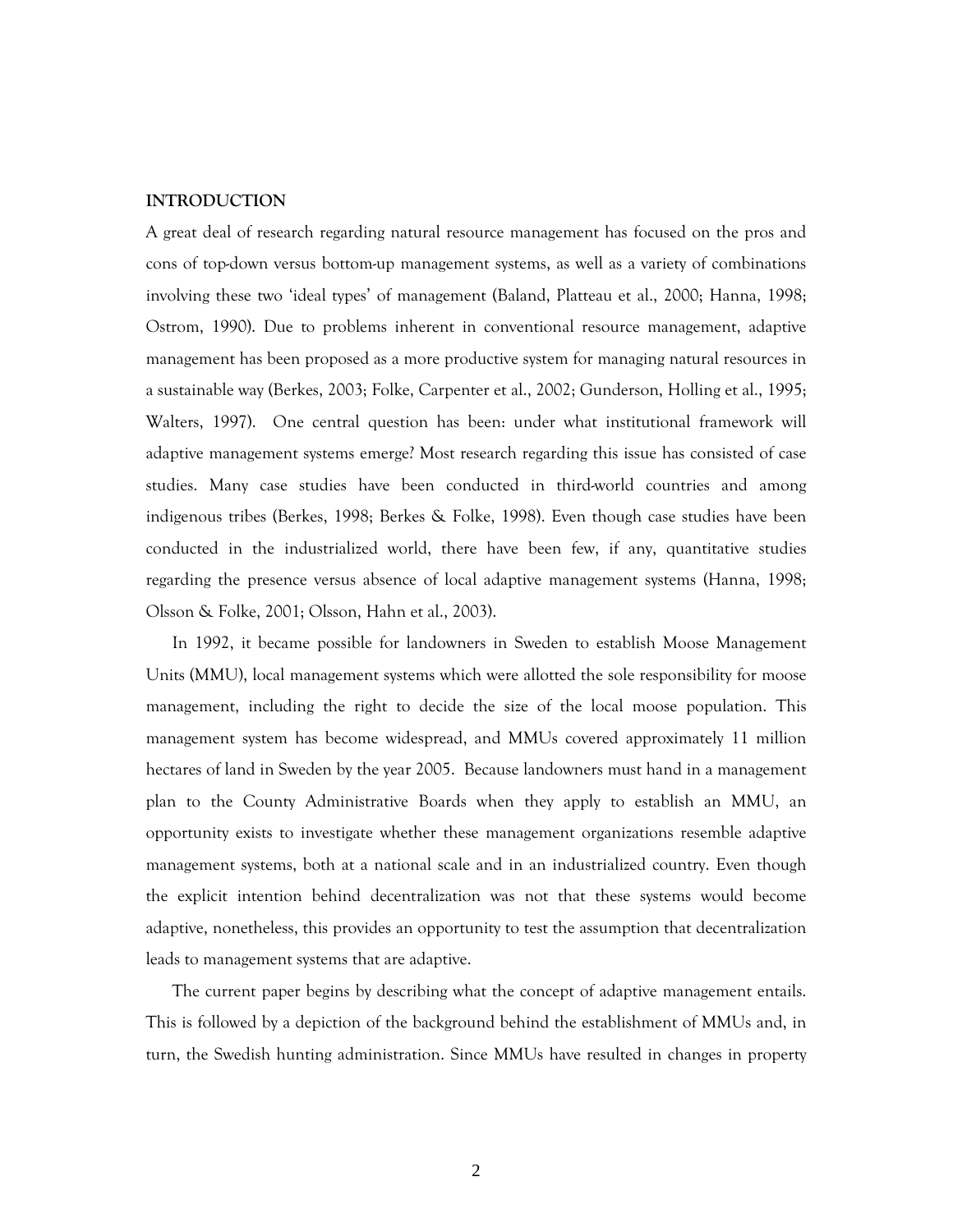rights, what this has meant is described thereafter. The way in which adaptive management is measured is depicted next. Finally, results and a discussion of those results are presented.

### **ADAPTIVE MANAGEMENT**

The development of new ecological theories and concepts, and the apparent limitations of conventional resource management both have contributed to the emergence of the adaptive management approach. In the mid-1970's, an interdisciplinary team of biologists and system analysts defined the adaptive management approach, and their work was published in 1978 by a Canadian ecological theorist, C. S. Holling (Lee, 1993). It was emphasized that ecosystems are complex non-linear systems, in which the only certainty is uncertainty, and that management strategies must accept this as an integral part of the ecological system (Folke, Carpenter et al., 2002). Conversely, conventional resource management is characterized by the concept of command and control over resources, with the goal of maximizing sustainable yield. The adaptive management process often requires that scientists and resource managers cooperate, in order to establish ecosystem models, because these models are believed to contribute to problem clarification and the elimination of unproductive options. Perhaps the most important result that model building can accomplish is disclosing gaps in 'state of the art' biological and ecological knowledge. The 'missing' information can be obtained by the implementation of large-scale experiments within ecosystems, experiments that generate new knowledge and, therefore, also improve the likelihood for selecting appropriate policies in the future (Walters, 1997).

Another aspect of the adaptive management approach is its emphasis on the interconnectedness between ecological and social systems. For example, if economic systems are not taken into account, this could jeopardize 'purely' ecological solutions (Walters, 1986). The adaptive management approach has been applied successfully in, for example, the Everglades (Gunderson et al.1995), the Columbia River Basin (Lee, 1999), the ground fishery in Tasmania (Lee, 1999), and waterfowl management in the USA (Johnson, 1999).

However, other researchers have chosen another line of research and have focused on adaptive systems where communities have succeeded in managing resources in a sustainable way (Berkes, 1998, 2003; Berkes & Folke, 1998). The difference between these two lines of research has been described in the following way: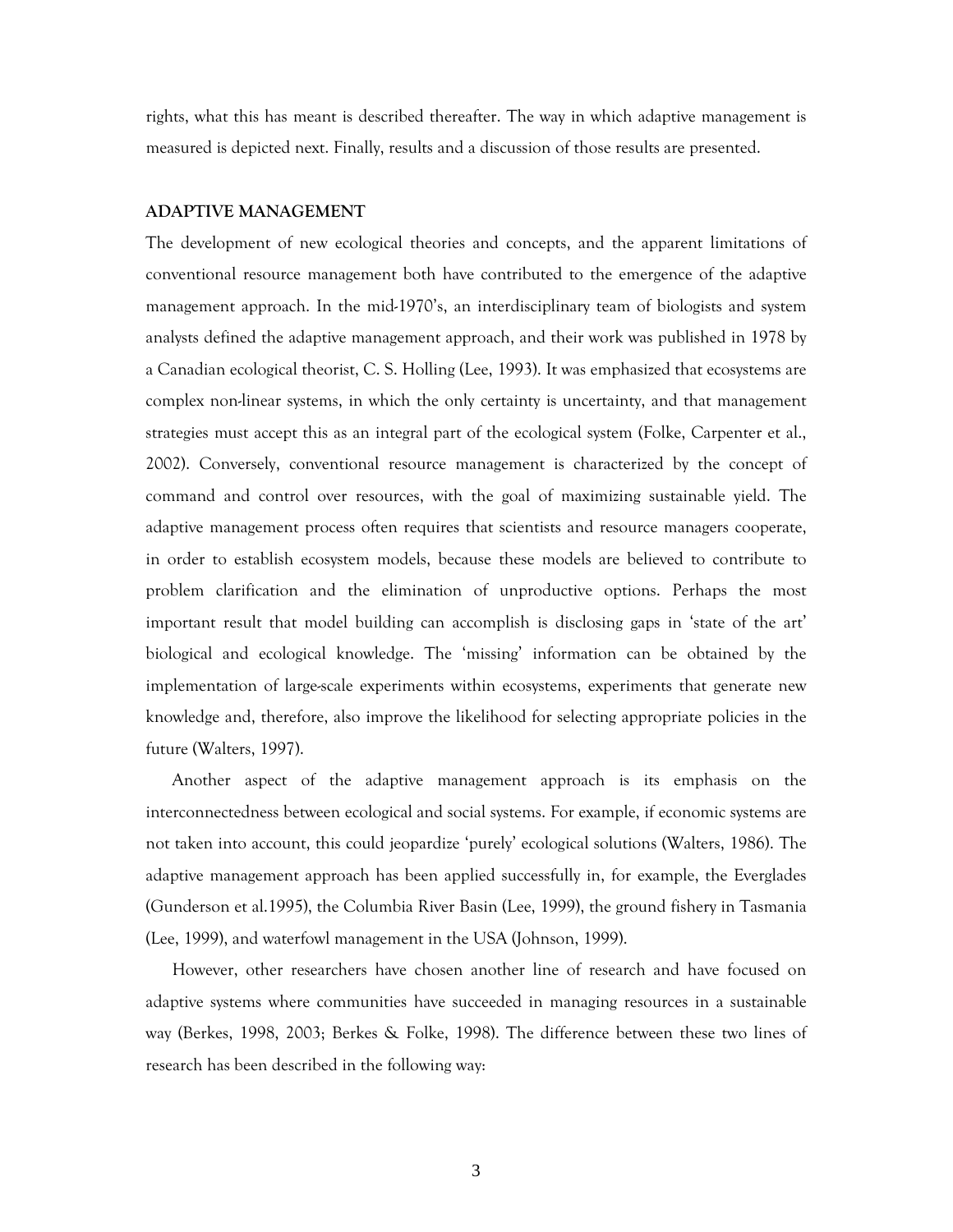The first [view] involves rethinking resource management science in a world of uncertainty and surprise, using systems approach and adaptive management (Holling 1978; 1986; Walters 1986; Lee 1993). The second involves rethinking resource management social science by focusing on cultural capital (as an integral part of a triad with economic capital and natural capital), and on property-rights system (Berkes and Folke 1994a; 1994b) (Holling, Berkes et al., 1998).

The second line of research has focused at the local level, and on resource users and their ability to manage resources in a sustainable way. The local approach requires considerable effort from local resource users, and these users also need to have management rights to manage the natural resources. One prerequisite for resource users establishing institutions is the right to organize and, if local resource users are to establish adaptive management systems, this also would be the minimum requirement (Ostrom, 1990). This is one of Ostrom's eight design principles for long-lasting common pool resources<sup>1</sup>. Other researchers have emphasized the necessity of extensive management rights, for resource users to establish adaptive management systems (Adger, 2002/2003; Olsson, Hahn et al., 2003). However, devolution of management rights does not automatically mean that local resource systems will become adaptive. Research has disclosed that long-enduring local management systems of common pool resources usually are nested within even larger organizations. Such a polycentric governance system requires that citizens be able to organize multiple governing units. "Each unit exercises considerable independence to make and enforce rules within a circumscribed domain of authority for a specified geographical area" (Ostrom, 2005:283). Emphasis is placed upon the importance of local resource systems in managing resources; however, not without the support of other organizational levels (Folke, Hahn et al., 2005:449). "…[A]utonomous selforganized resource governance systems may be more effective in learning from experimentation than a single central authority" (Ostrom, 2005:281). One reason is that local appropriators have knowledge of the resource and the surrounding environment, and receive feedback from changes in the environment. Another benefit of local resource systems is that the costs for enforcing rules are low. Perhaps the greatest benefit is that, if a local resource system fails, the consequences will not affect as great an area, as if a central agency is unsuccessful with its natural resource management policies (Ostrom, 2005).

-

<sup>&</sup>lt;sup>1</sup> The others are: clearly defined boundaries; congruence between appropriation and provision rules and local conditions; collective choice arrangements; monitoring; graduated sanctions; conflict resolution mechanism; and nested enterprises (Ostrom, 1990). Common pool resources are goods with characteristics that make it difficult to exclude potential appropriators. Moreover, where joint use also indicates subtract-ability, that is, when one person deducts units from the resource, these resources adversely affect the ability of others to use that same resource.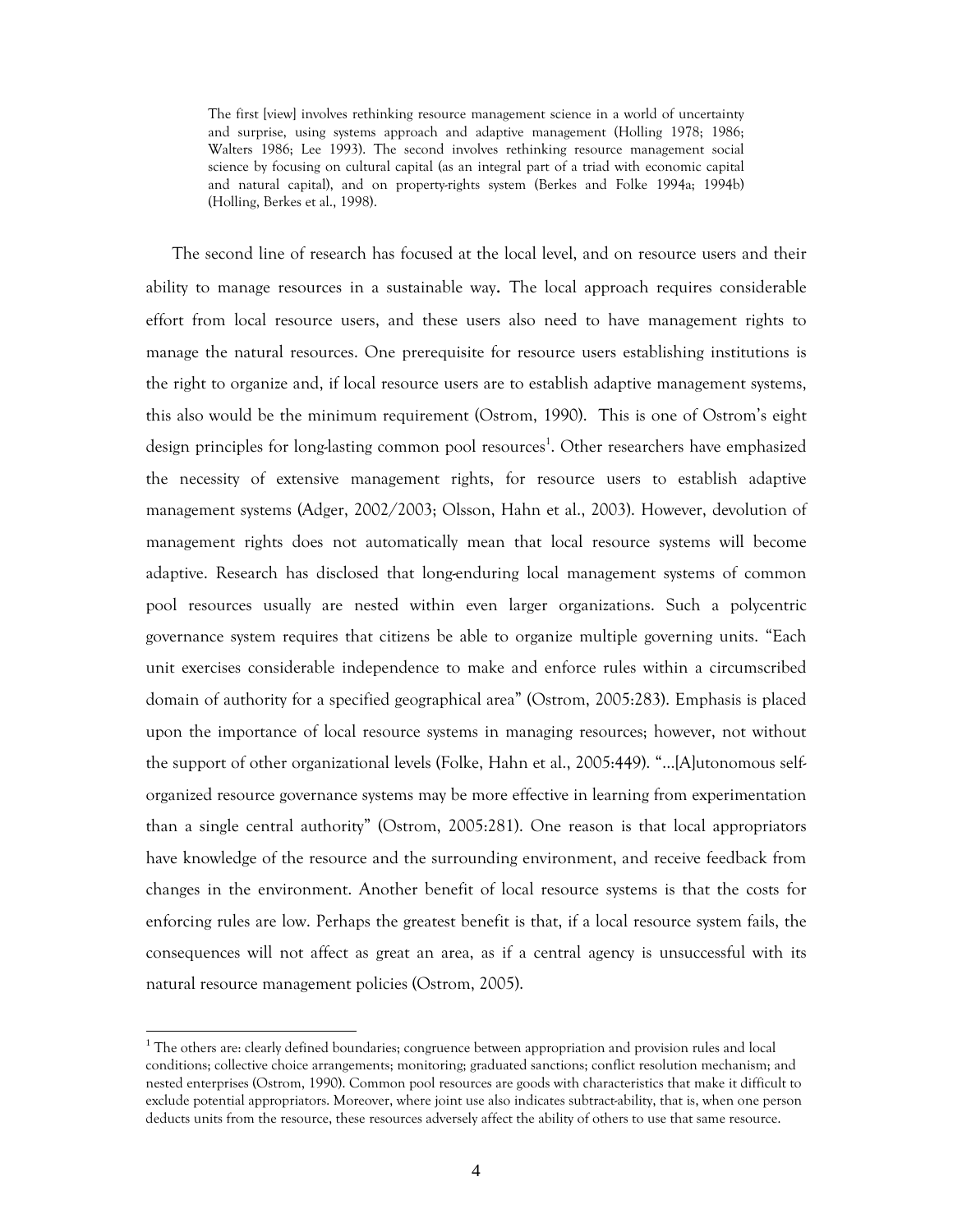A major focus has been on traditional societies and how these have managed to build social-ecological resilience.

Traditional systems parallel adaptive management in their reliance on learning-by-doing, and the use of feedback from the environment to provide corrections for management practice. They differ from science-based systems generally by the absence of testable hypotheses and generalizable theories, and the integration of moral and religious belief systems with management (Gadgil et al. in Holling, Berkes et al., 1998)

Since many traditional societies have managed to adapt to an ever-changing environment, the proponents of the local adaptive management approach argue that it is possible to gain insight into what contributes to resilience-building in both social and ecological systems. Certain management practices, based on ecological knowledge, have been identified to increase resilience. Some of these management practices are the monitoring of changes in ecosystem and in resource abundance; total protection of certain species; the protection of specific habitats; temporal restrictions of harvest; integrated species management; and resource rotation. Some social mechanisms behind management practices increasing resilience are the accumulation and transmission of ecological knowledge; cross-scale institutions; and mechanisms for cultural internalization (Folke, Pritchard et al., 1998:418).

The most significant institutional prerequisite for local adaptive management is that the local resource users should have an opportunity to actually manage natural resources. "Promoting resilience means changing, in particular the nature of decision-making to recognize the benefits of autonomy and new forms of governance in promoting social goals, selforganization, and the capacity to adapt" (Adger, 2002/2003:2). To facilitate the development of local resource systems, it is necessary to establish rules allowing for this to take place. One problem with the local approach could be that people are not motivated to engage in natural resource management. Private ownership of property might provide incentive to engage in the management of natural resources. However, if there is no interest among local resource users to manage ecosystems adaptively, the whole principle collapses. Another important aspect is that the system must include more than only a few resource users. As Adger states:

> [it] is important to note that, because of its institutional context, social resilience is defined at the community level rather than being a phenomenon pertaining to individuals. Hence, it is related to the social capital of societies and communities" (Adger, 2000:349).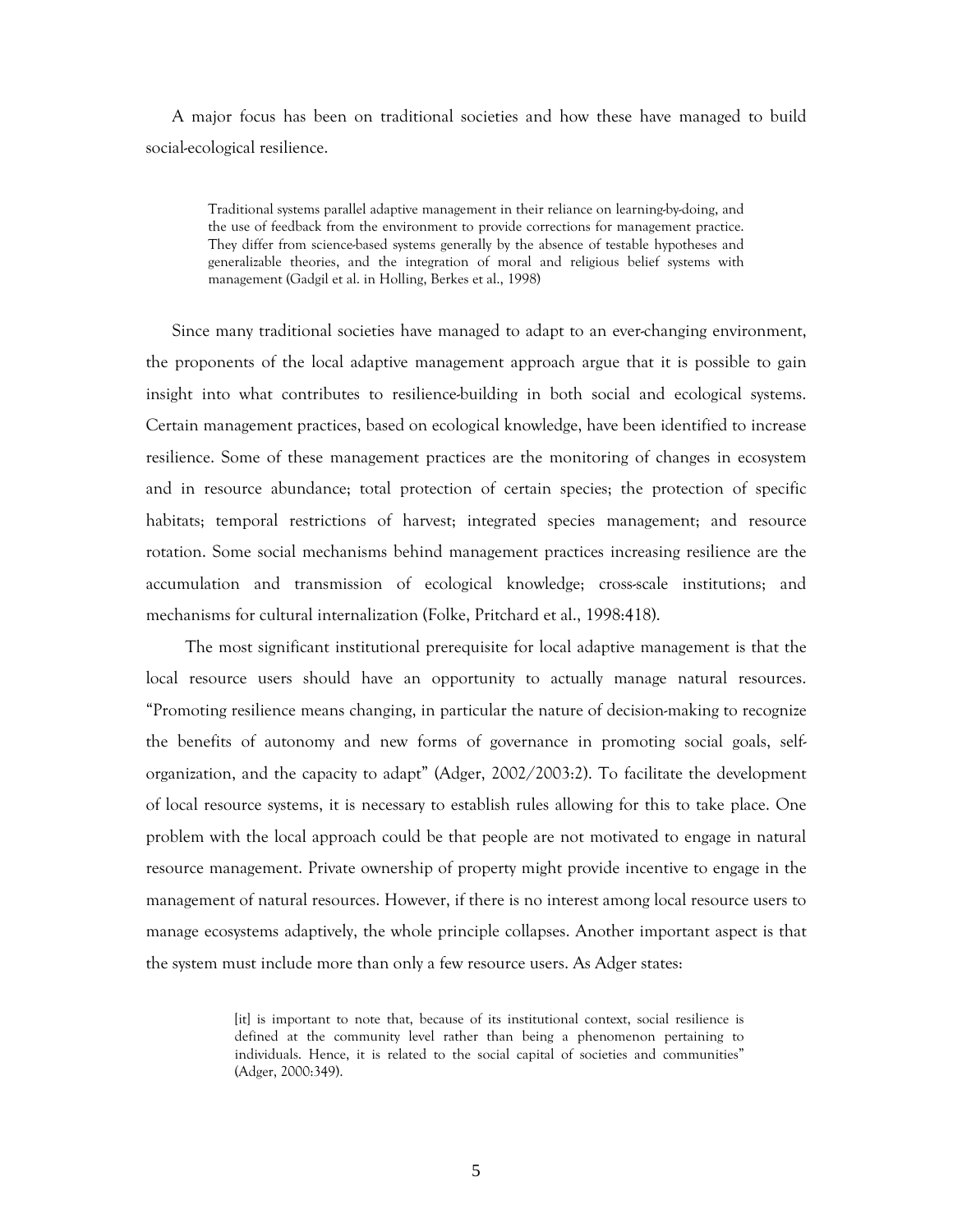How many people in a community need to be engaged in the management of the ecosystem and have ecological knowledge, in order for the *community* to be socially resilient? This should be of particular importance in industrialized countries, wherein resource users often do not depend upon the resources for their livelihood or live in close proximity to the ecosystems. It, therefore, is reasonable to assume that there often might be too few resource users who are engaged in the management of natural resources.

In the next section, the reasons for establishing MMUs are described.

### **BACKGROUND ON THE ESTABLISHMENT OF THE MMU**

The Swedish moose management system had, until the early 1980's, been characterized by growing cooperation among landowners and efforts to increase the historically-weak moose population. However, in the late 1970's and early 1980's, Sweden experienced the largest moose population recorded in history. Despite increased shooting, the moose population continued to grow. The shooting numbers increased from 50,000 in 1975 to over 150,000 annually in the early 1980's (SOU 1990:60:26-28). The main reason for the unprecedented increase in the moose population was changes in the moose management system, which included licensed hunting and altered hunting practices. For example, the percentage of calves shot increased, in order to save productive cows and raise the productivity of the moose population (SOU 1990:60:26). Another reason for the increased moose population was changes in forest production such as increased clear-cut forests (SOU 1990:60:26).

The centralized and detail-regulated moose administration system was costly. Consequently, the government decided that the Environmental Protection Agency (EPA) should suggest ways to change routines and decision-making procedures regarding moose management (Prop. 1986/87:58.41 & Prop. 1991/92: 9). It was argued that the grazing reimbursement system lacked incentives for active preventative actions; in particular, for increased shooting (SOU 1990: 60:40). However, this problem also was connected to the limitations of a highlycentralized, top-down system in the management of natural resources. One reason for decentralization of the moose management system was that it was considered critical to adjust the moose population to suit local conditions, such as the productivity of the land and the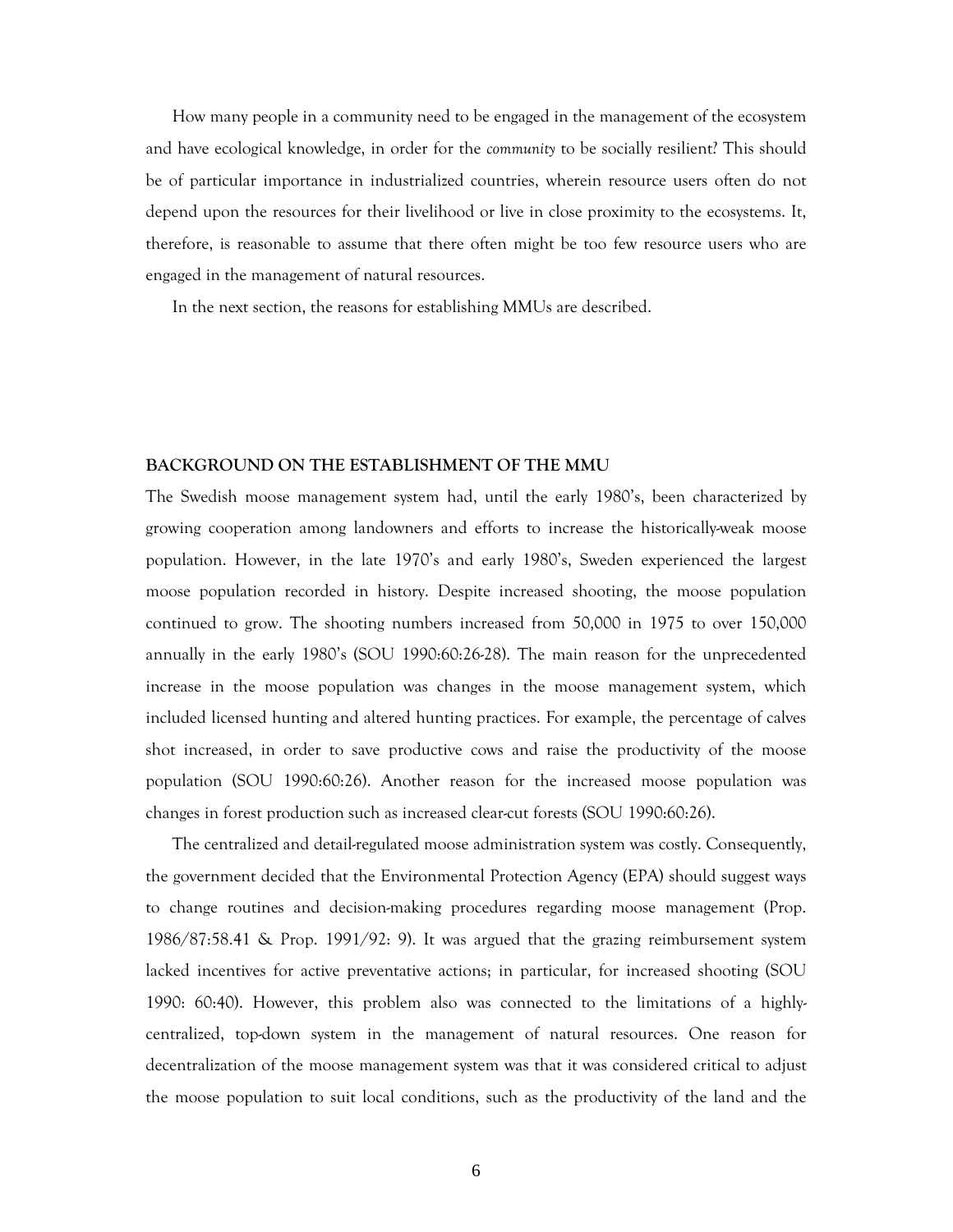extent of grazing damage. Also, goals concerning the density of the moose population at the local level had to become more flexible, according to the government (Prop. 1991:92: 9:16).

Due to problems associated with the large moose populations, two measures were suggested in a government bill passed in the early 1990's. One was the abolishment of the grazing damage reimbursement system in 1995. This, of course, accentuated the importance of keeping moose populations down (Prop. 1991/92: 9). However, the most important change was the establishment of new moose management systems, called Moose Management Units (MMU; älgskötselområde) in 1992. It was emphasized strongly that, with the system already in existence at the time, landowners had a difficult time ensuring that their interests were taken into account. Inadequate knowledge of the moose population, irresponsibility, and poor cooperation between landowners and hunters also were stated to be reasons for the excessively large moose population (Prop. 1991/2: 9:1-24).

### **THE SWEDISH HUNTING ADMINISTRATION**

At the national level, the Environmental Protection Agency (EPA) is the supervising public authority and issues directives and general advice on the management of wildlife. The County Administrative Board (CAB) plays a significant role in implementing wildlife policy. The CAB grants permission for many matters concerning hunting and wildlife care. It decides on the establishment of Wildlife Management Areas (WMA, sw viltvårdsområden) and MMUs, and also grants hunting permits (Prop. 2000/01:73:73). There is a consultative administrative unit, called the Wildlife Management Board (WMB, sw viltvårdsnämnden) in each county, wherein diverse interests are given an opportunity to offer their views and provide expert knowledge prior to major decisions by the CAB (Fransson, 2003:27). The WMBs are regulated by law, whereby the main assignments and organizational structure are stipulated. The WMBs are comprised of hunting organizations, forestry and agricultural and nature interest organizations (SFS 1987:905 46§) and they address issues of overreaching and principal nature (NFS 2002:19 29§ p.2). Local forums that are voluntary are comprised of hunter representatives and larger landowners, such as forest companies, that, among other things, leave suggestions on moose hunting quotas to the WMB which, in turn, advises the CAB. However, the establishment of local forums is not mandated, but based purely on a voluntary basis, and the Swedish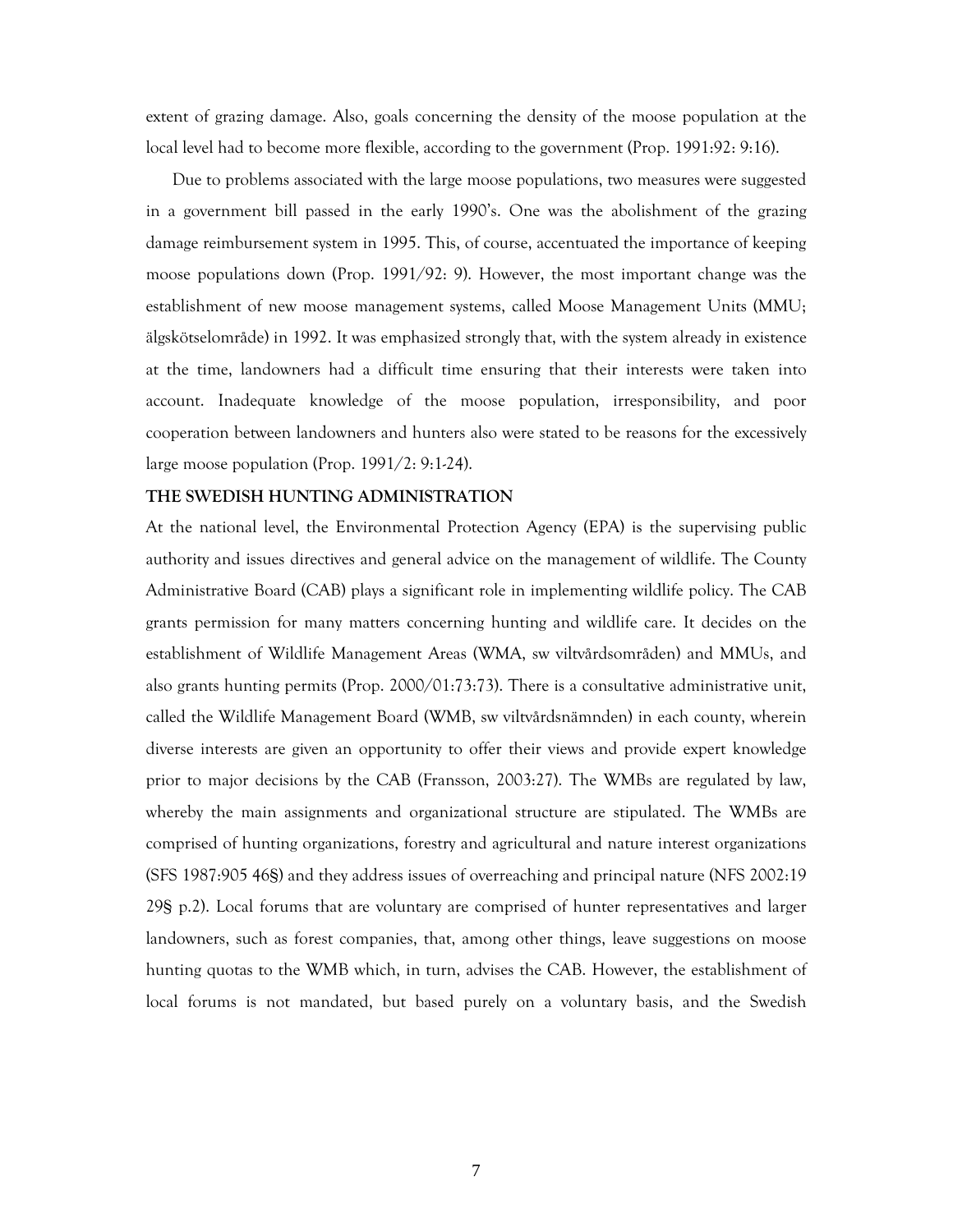Association for Hunting and Wildlife Management (SAHWM)<sup>2</sup> organizes the local forums  $(Fransson, 2003)<sup>3</sup>$ .

 In principle, all moose hunting is done through licenses, which means that moose quotas are allocated to persons with hunting rights. The CABs decide what areas can be registered as licensed areas, under the condition that the area is large enough to shoot one mature moose per year, and still ensure the subsistence of the species<sup>4</sup>. There are two formal organizations for coordinating moose hunting among landowners in Sweden, one is the WMA and the other is the MMUs. The most significant difference between the WMA and MMU is that MMUs can decide how many moose to shoot during hunting season, whereas the CAB decides moose allocation to the WMAs. The MMU is an entirely voluntary organization, in contrast to WMAs that might subject landowners to enforced enrolment. The argument for establishing MMUs was to decrease detailed regulation and to transfer responsibility to landowners and hunters to manage moose populations (Prop 91/92:9:16). However, some WMAs might have been large enough to form an MMU; and, in other instances, a WMA might have joined with other license areas to establish a MMU. The WMA is regulated by a special law, wherein there are stipulations as to the rights and obligations of the WMA association. The WMA association, for example, is entitled to make decisions regarding the organization of hunts, for example, whether everyone has to hunt together. Decisions made by the association can be appealed at the CABs (Prop. 1999/2000:73). On the other hand, MMUs are very loosely regulated, and the only sanction mechanism available for the CABs is to deregister an MMU.

### **PROPERTY RIGHTS**

-

Since the publication of Hardin's article, "The Tragedy of the Commons", considerable research has been conducted on the effects of diverse property rights regimes over natural resources (Hardin, 1968; Libecap, 1993; Ostrom, 1990; Ostrom & Schlager, 1996). Hardin mistook the commons for open access, but he highlighted the difficulties inherent in achieving collective rationality among a group of rational resource users without any rules (Hardin, 1968). Later research has proven that commons have rules restricting access and usage of a resource (Ostrom, 1990). When analyzing common-pool resources, four ideal and analytic

 $^{2}$  SAHWM is Sweden's largest interest organization of hunters, and was established in 1830.

 $3$  The SAHWM was delegated the authority to manage wildlife care in Sweden through parliamentary decisions in 1938 and 1951 (Fransson, 2003:8).

<sup>4</sup> However, one moose calf per year can be shot, if the area is of at least 20 hectares (SFS 1987:259 §33).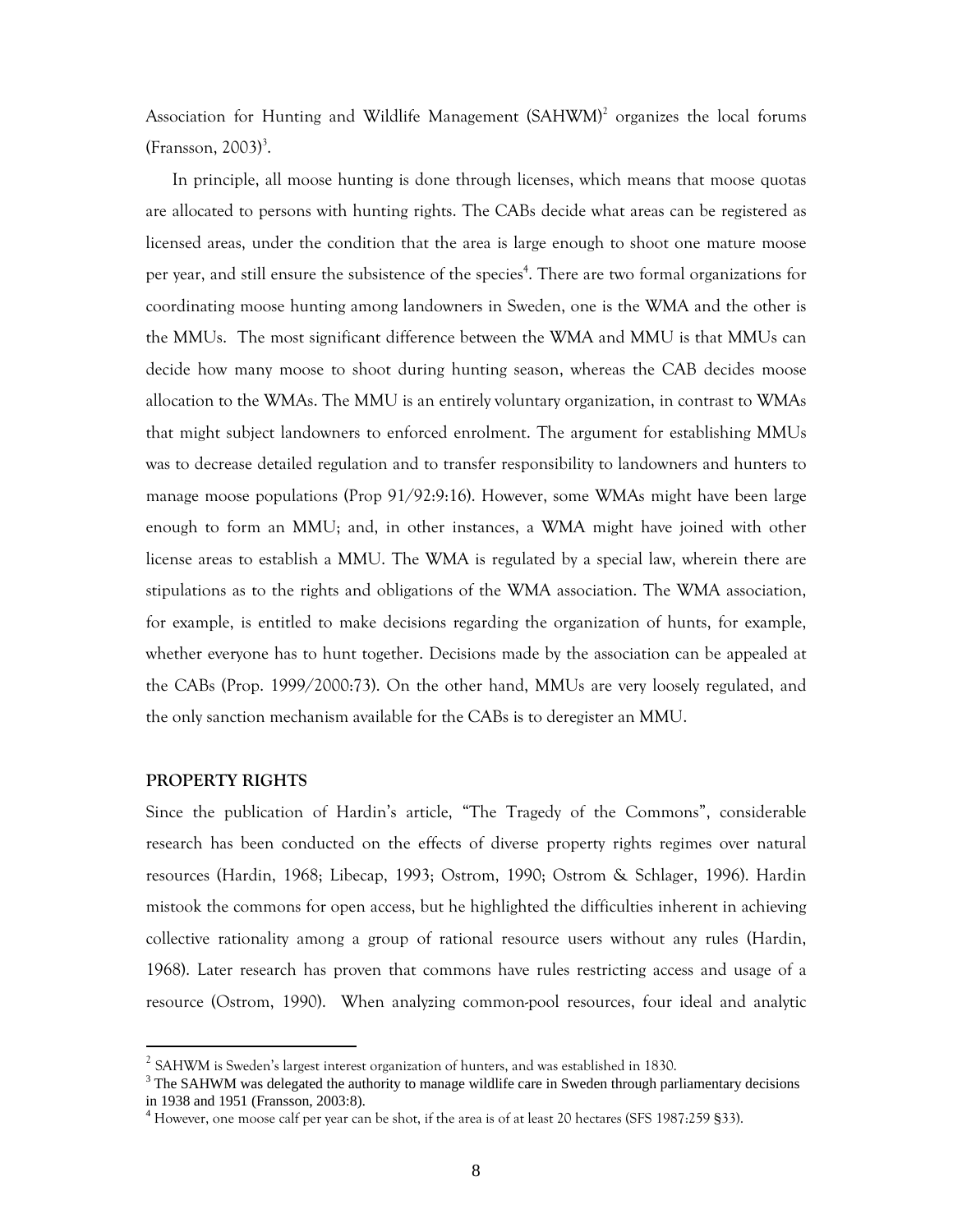categories frequently are used: open access (unrestricted usage); state property (held by a government that decides on access and use limitations); communal property (property held by a community, whose members have equal rights of access and use); and private property. Private property provides individuals with the right to exclude other users and to regulate the use of resources, and these rights generally are recognized and enforced by the state. Ownership also usually is transferable and exclusive (Feeny, Berkes et al., 1990). All types of regimes are restricted in the use of resources, except open access. In Table 1, a comparison of the four ideal categories, with respect to specific owner rights and duties, is depicted.

| Regime type      | Owner      | Owner rights        | Owner duties               |
|------------------|------------|---------------------|----------------------------|
| Private property | Individual | Socially acceptable | Avoidance of socially      |
|                  |            | uses, control of    | unacceptable uses          |
|                  |            | access              |                            |
| Common           | Collective | Exclusion of        | Maintenance; constrain     |
| property         |            | nonowners           | rates of use               |
| State property   | Citizens   | Determine rules     | Maintain social objectives |
| Open access      | None.      | Capture             | None                       |
| (nonproperty)    |            |                     |                            |

**Table 1. Types of Property-Rights Regimes with Owners, Rights and Duties (Source: Hanna, Folke et al., 1996:5).** 

Research has revealed that none of these systems is best at ensuring sustainability, besides the fact that open access often leads to resource degradation (Berkes, 1996:88). However, these categories are too 'general' to really be of help when analyzing specific property rights, because these are much more complex. For example, property rights regimes affecting the Sámi in Sweden are all of the above, in some form or other. Sámi village territory functions as a communal property with regards to reindeer grazing; the village implements rules; however, these rules cannot be socially unacceptable, such as overgrazing resulting in degradation of the sensitive tundra. The State owns the land, while the Sámi have user-rights that include not only grazing rights, but also hunting and fishing rights. In addition, individuals own the reindeers (Wennberg-DiGasper, 2003). A similar level of complexity applies to the Swedish MMUs. In Table 2, a breakdown of what property rights contain is depicted.

### **Table 2. Bundles of Rights Associated with Position (Source: Ostrom, 2003)**.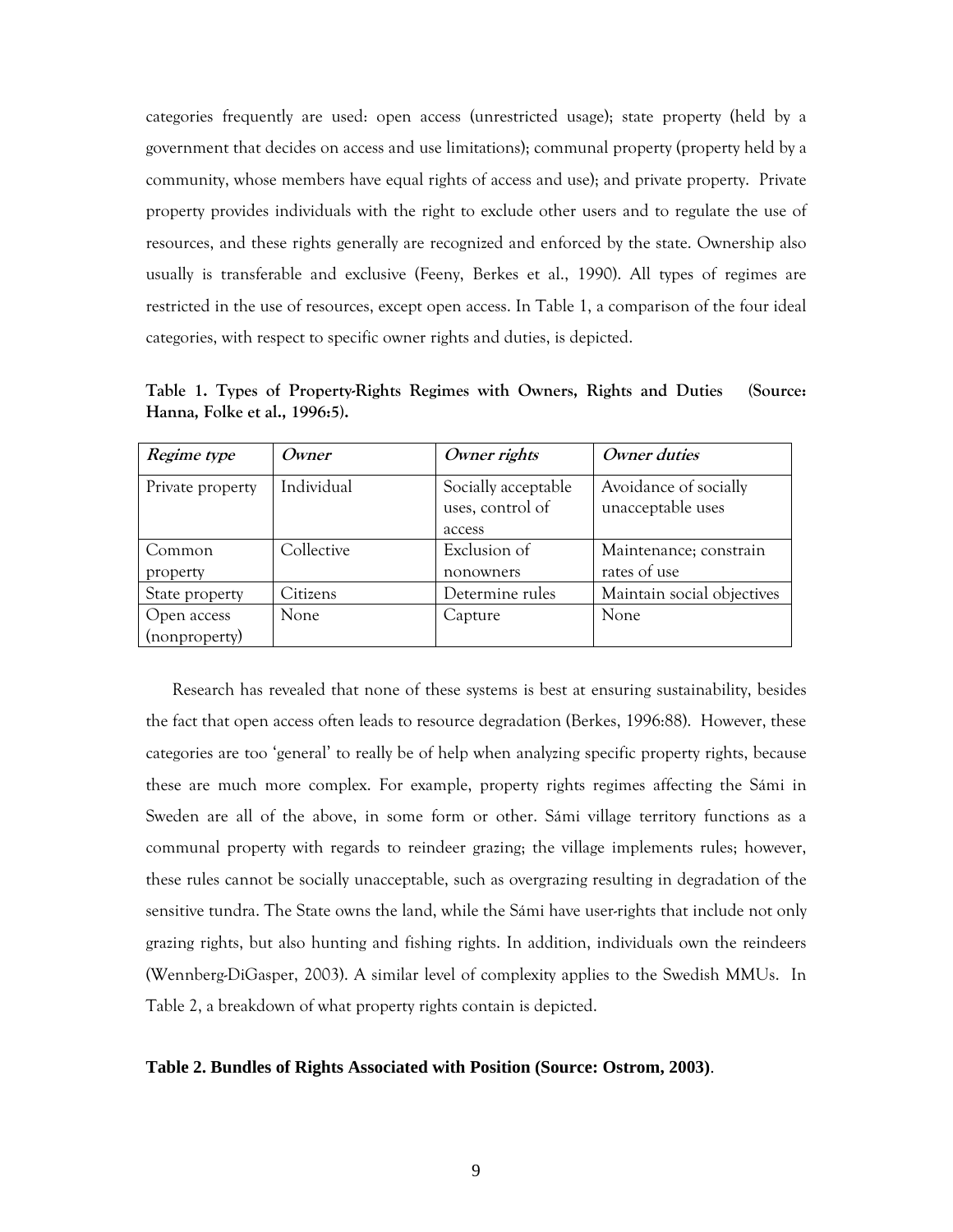|                                                                                                           |   |   |          |      | Full owner Proprietor Authorized Authorized Authorized |  |
|-----------------------------------------------------------------------------------------------------------|---|---|----------|------|--------------------------------------------------------|--|
|                                                                                                           |   |   | claimant | user | entrant                                                |  |
| Access, <i>i.e.</i> ,<br>[The right to enter]<br>property                                                 | X | X | X        | X    | X                                                      |  |
| Withdrawal, <i>i.e.</i> ,<br>[The right hunt]                                                             | X | X | X        | X    |                                                        |  |
| Management, i.e.,<br>The right to regulate<br>usage patterns]                                             | X | X | X        |      |                                                        |  |
| Exclusion, i.e.,<br>[The right to decide -<br>access and how to transfer the right]                       | X | X |          |      |                                                        |  |
| Alienation, <i>i.e.</i> ,<br>[The right to sell or lease<br>Management rights<br>and/or exclusion rights] | X |   |          |      |                                                        |  |

Property rights refer to the relationship between people with respect to some object. This implies that one person's right includes another person's obligation to respect that right (Ostrom & Schlager, 1996). The most basic rights are rights to the access and withdrawal of resources. Management rights are defined as the right to organize usage patterns; this includes where, how and when appropriation of a resource can take place. To have management rights also means that it is possible to make decisions regarding improvements in the resource. *Exclusion* implies that the person holding the right can decide who will have access, while *alienation* is defined as the right to sell or lease out the management rights and/or exclusion rights (Ostrom, 2003). These rights either can be held individually or by collectivities. The significant difference between access and withdrawal rights versus management rights, exclusion rights, and alienation rights is that the last three entail the property rights holder being able to make decisions about future rights. In other words, in order to provide incentives for resource users to invest in resource management, it is critical that they have at least management and exclusion rights (Ostrom & Schlager, 1996).

Researchers have emphasized the necessity of extensive management rights, in order for resource users to implement adaptive management systems. The potential to establish MMUs has granted landowners management rights. "Systems of property rights and rules defined, implemented and monitored, and enforced by resource users are likely to perform better than systems of property rights and rules defined, implemented and enforced by an external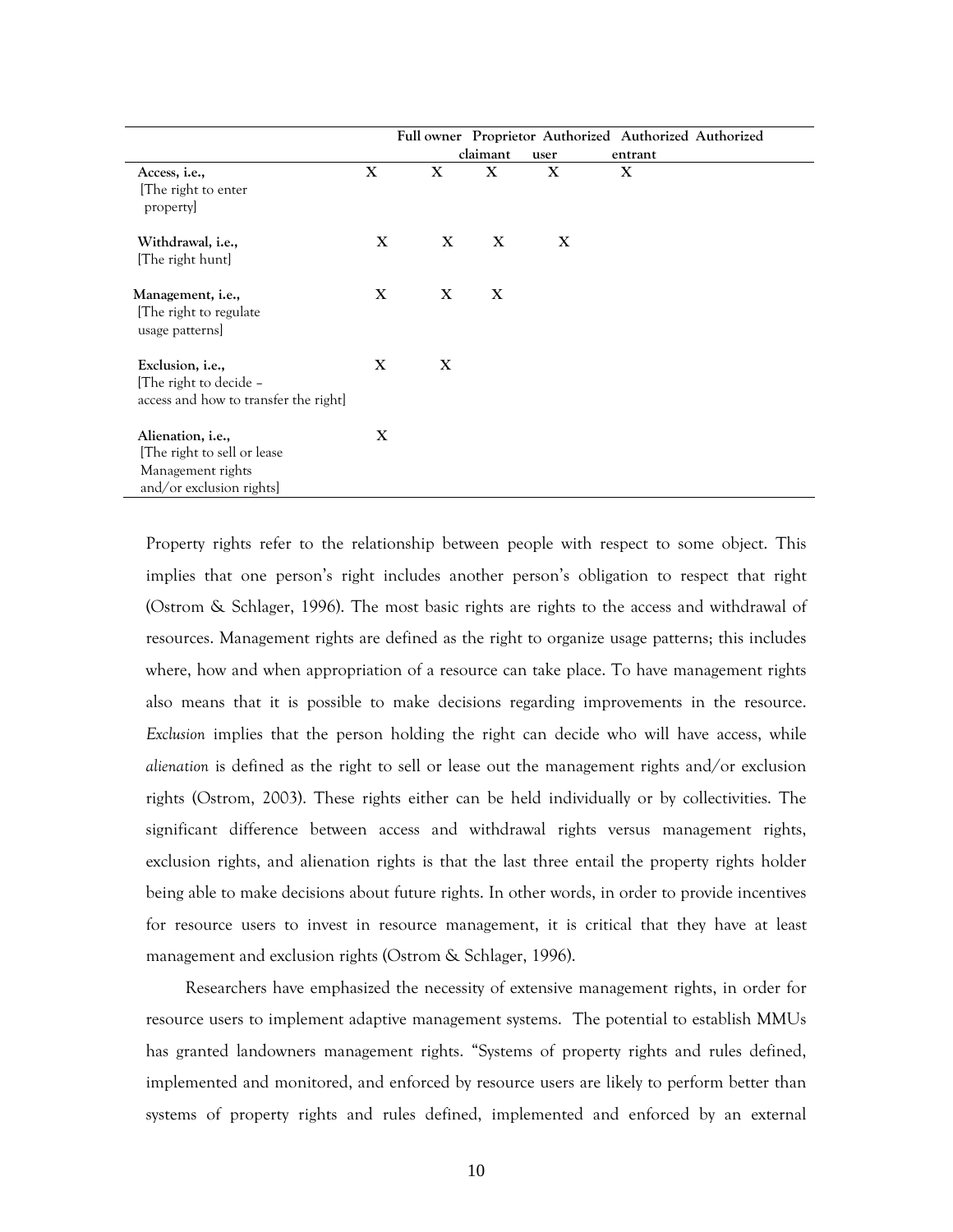authority" (Ostrom & Schlager, 1996:146). Reasons that resource users should be more successful than external authorities in defining, implementing, monitoring and enforcing rules include their knowledge of the physical environment, due to daily harvesting activities; the rules matching the social and cultural environment; and the lower costs of monitoring and enforcing rules (Ostrom & Schlager, 1996).

Also, without MMUs, private property rights are restricted through '*allemansrätten*' (everyman's right), which permits public access to private property, a right that also includes the right to pick berries and mushrooms<sup>5</sup>. Every person, thus, is an *authorized entrant* on private property in Sweden. The 'everyman's right' causes conflict between hunting interests and outdoor life interests. The Outdoor Life interest organization has stated that hunting interests have been prioritized, and that outdoor life primarily has been considered to be a disturbance and less important than hunting (Prop. 1986/87: 58:136).

Hunters leasing hunting rights can be characterized as *authorized users,* since their withdrawal rights are specified, they cannot make decisions on management issues, and they have no exclusion or alienation rights. Like everyone else who hunts, hunters who lease hunting rights are restricted by a number of formal rules, such as the hunting period, hunting license requirements, and so on.

The potential to establish MMUs resulted in increased management rights for landowners, since they now could decide how many moose to shoot. The importance of deciding the number of moose to shoot is related to the significant impact that hunting has on the moose population. Approximately  $1/3$  of the moose population is decimated during a single hunting season. This illustrates the extreme importance of management rights, specifically the right to decide the number of moose to shoot. It is impossible to control a small-game population in this same manner, because the impact of hunting is so much smaller (SOU 1990:60:27).

## **METHODS**

-

The general criteria for establishing an MMU is that the area must be large enough to contain its own moose population. If landowners want to establish an MMU, they must formulate a management plan that has to be approved by the County Administrative Board (CAB) (1987:

 $<sup>5</sup>$  Allemansrätten is regulated by Swedish constitutional law and entails the public right to access private</sup> property (RF 2:18).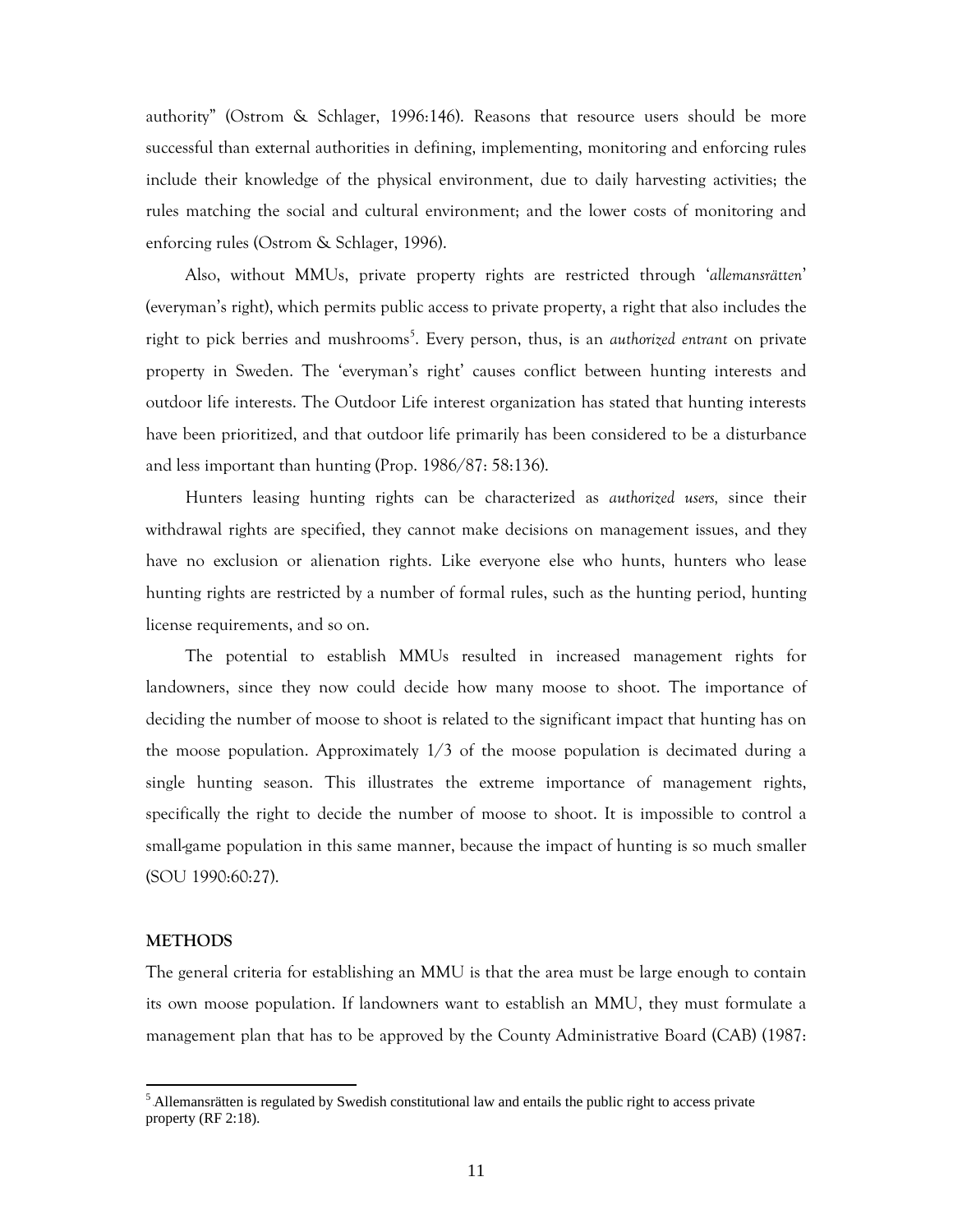905 §3). The moose management plan should contain the long-term goals for management of the moose population, as well as measures intended to restrict damages by moose on farm lands, forests, and traffic. The plan also should contain information about the grazing situation, the size of the moose population (winter population and an estimate of migratory moose), and the number of animals shot per year. According to EPA directives, the CABs should revise the MMU management plans and take measures if necessary, like deregistering MMUs (NFS 2002: 19).

For the purposes of this study, all the MMU plans in Sweden were collected and the information they contained entered into a database. The database contains 637 MMU plans from twenty counties<sup>6</sup> (approximately 20 MMU plans were missing). In Sweden's twenty counties that contain moose populations, the number of MMUs per county varied between 4 and 89. The MMUs extended over approximately 10, 8 million hectares of land and the size of the MMUs varied from 1,371 hectares to 247,000 hectares (the median size is 10,061 hectares).

Since 1992, it has been possible to establish MMUs and, according to the Environmental Protection Agency's (EPA) guidelines, MMU management plans should be revised every third year (NFS:2002:19); however, compliance with this seems to have differed between counties. Only one copy of the moose management plan was collected for each MMU, even though some MMUs have submitted several versions over the years. It is not known whether each MMU plan was the first or a revised version. The SAHWM had formulated a template for the moose management plan to be handed in to the CAB at the time of MMU establishment. However, this template has changed somewhat over the years and, therefore, the MMU plans differed in the information available. In addition, some MMUs had created their own MMU management plan version.

# **CAN SWEDISH MMUs BE CHARACTERIZED AS LOCAL ADAPTIVE MANAGEMENT SYSTEMS?**

In this section, the concept of local adaptive management will be operationalized, in order to examine to what extent adaptive management aspects are prevalent in Swedish MMUs. Generally, adaptive management entails that the management system is able to respond to changes in ecosystems independently, whether these changes are caused by people or due to non-anthropogenic causes. In order for a management system to be adaptive, managers must

-

 $6$  In Gotland county, there is no moose population.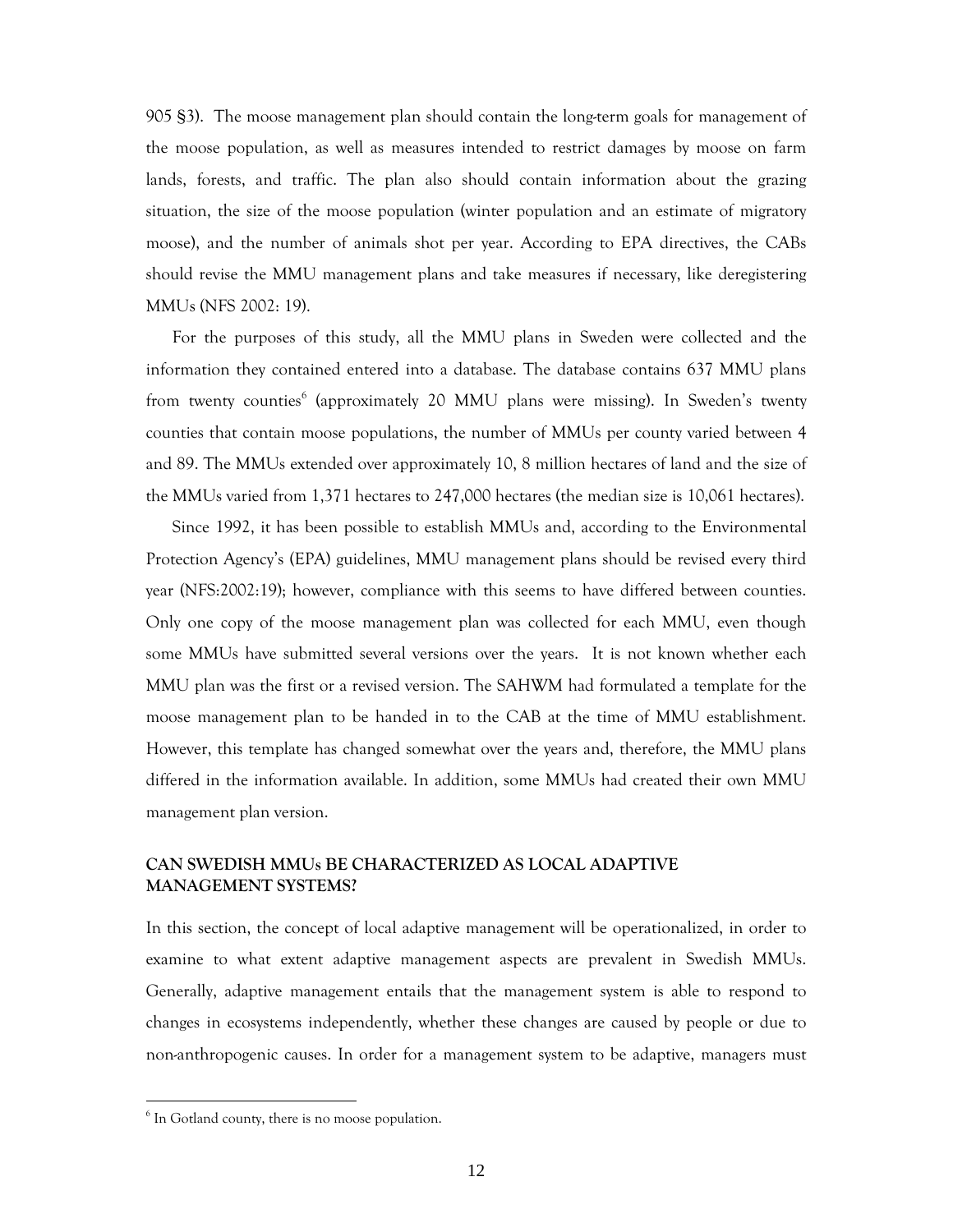accept the unpredictability of ecosystems and apply an experimental approach to learn more about these systems. One critical component, therefore, is managers establishing management systems that deal with the intrinsic unpredictability of ecosystems. Five different criteria will be utilized in order to evaluate whether MMUs can be considered adaptive management systems. These are: 1) the degree of success; 2) the degree of ecosystem management; 3) the degree and methods by which monitoring is conducted; 4) the number of MMU activities; and 5) the degree of cross-scale linkages. These different measurements have been developed from concepts derived from the adaptive management literature.

## **Degree of Success:**

Adaptive management is grounded in the realization of the interconnectedness between ecological and social systems, and emphasises how essential it is to take social and economic factors into consideration when establishing natural resource management systems. In other words, adaptive management *does not promote conservation per se,* but rather the utilization of natural resources in a sustainable way, ensuring that no loss of resilience takes place. A management system of natural resources can be considered adaptive if the actors' desired goals regarding the resource are met (such as the size of the moose population). In order to avoid loss of resilience, it is essential to ensure biological diversity of tree species, such as aspen, ash, and sallow, and not only economically valuable tree species.

One indicator of whether the moose management system is adaptive, therefore, is if the resource users have been successful in reaching their goal with respect to the size and composition of the moose population, within acceptable biological levels. This will be measured by examining goal fulfilment in relation to the reported composition of the moose population, and the amount of grazing damage. Another goal often set by actors is that the moose population does not contain too few bulls. Since it is very popular to shoot mature bulls, this is perhaps not such an easy goal to achieve. Nonetheless, this should provide an answer as to what extent MMUs have been successful in reaching their preferred moose population size and composition.

### **Ecosystem management:**

Ecosystem management involves a holistic view of the environment and, therefore, it is critical that the resource users not only monitor the moose population, but also other ecosystem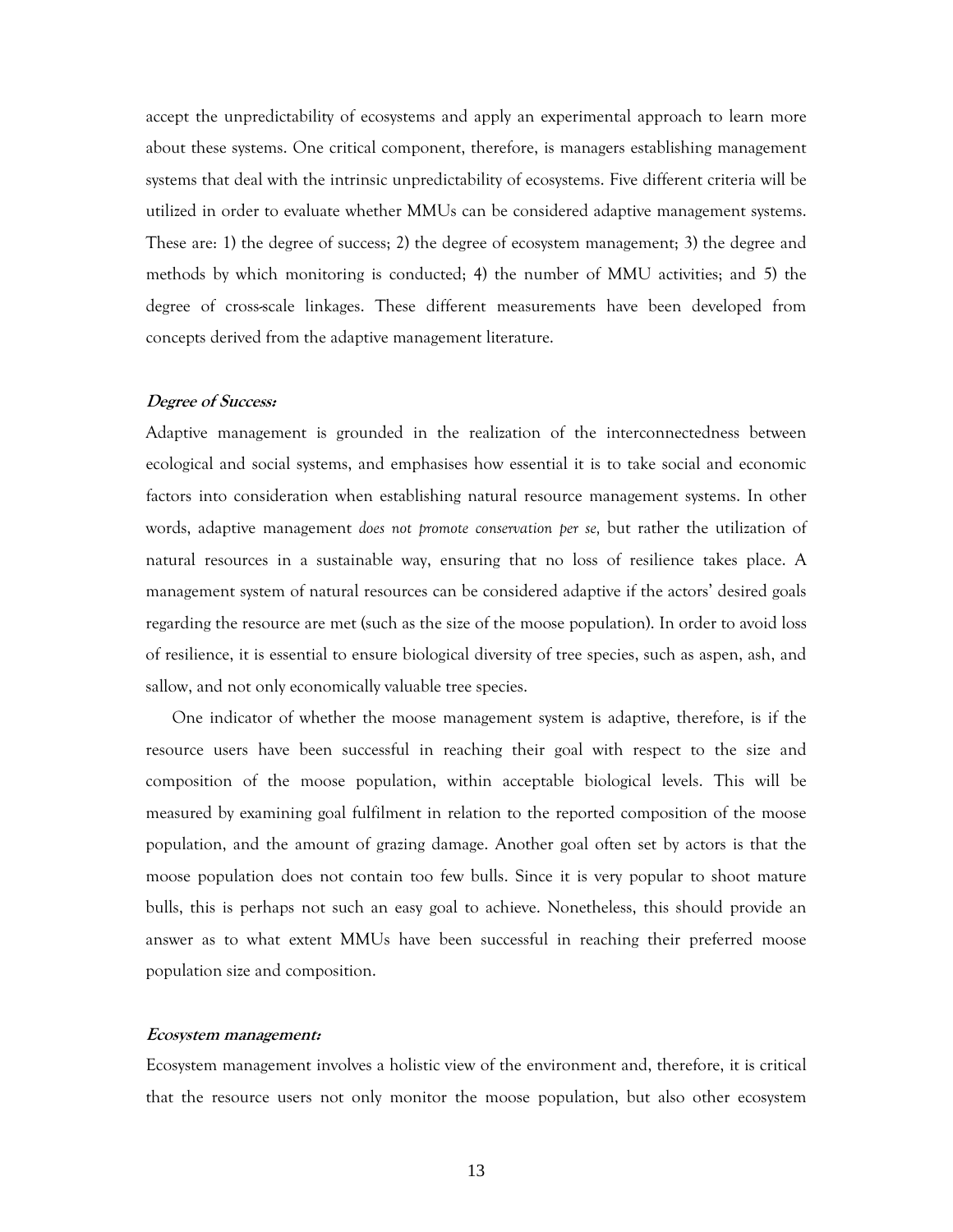properties. For example, do the resource users actually perform a local grazing damage inventory? This would be an indication that they also pay attention to other aspects of the ecosystem. Another aspect that this study will examine is whether notes have been drafted in the MMU plan about grazing damage to different tree species. Noting the degree of grazing damage to various tree species would indicate that the MMUs are paying attention to other variables in the ecosystem, besides the moose population. However, one also can respond to ecosystem feedback via wildlife care efforts, like improving grazing conditions by the clearing of forests, the feeding of wildlife, or the establishment of wetlands. To summarize, this study's indicator of ecosystem management contains the following variables: utilization of a local grazing damage inventory method; observations of grazing damage to different tree species; and performed wild care efforts.

### **Monitoring:**

As mentioned previously, one important aspect of natural resource management is the monitoring of wildlife populations. Therefore, it is important to examine to what extent MMUs have utilized monitoring methods. All monitoring methods have their strengths and weaknesses, and it is likely that reliability increases if local resource users utilize more than one monitoring method. Therefore, not only whether MMUs use monitoring methods will be examined, but also whether they combine different methods.

### **Activities:**

Another indicator of importance is the number of activities within the MMUs. For example, do the resource users perform several monitoring methods, or do they have a goal concerning the size of the moose population? Even though this is not an exact indicator of adaptability, this measure will give an indication of activity level and, therefore, also whether the MMUs perform central activities related to adaptive management.

## **Cross-scale linkages:**

It is critical that the local resource systems are not isolated, but are linked both vertically and horizontally. The CABs' routines regarding MMU plans will be treated as an indicator of a horizontal linkage. Local forums can function as vertical linkages among MMUs; therefore, prior studies of these will be examined in order to determine their performance.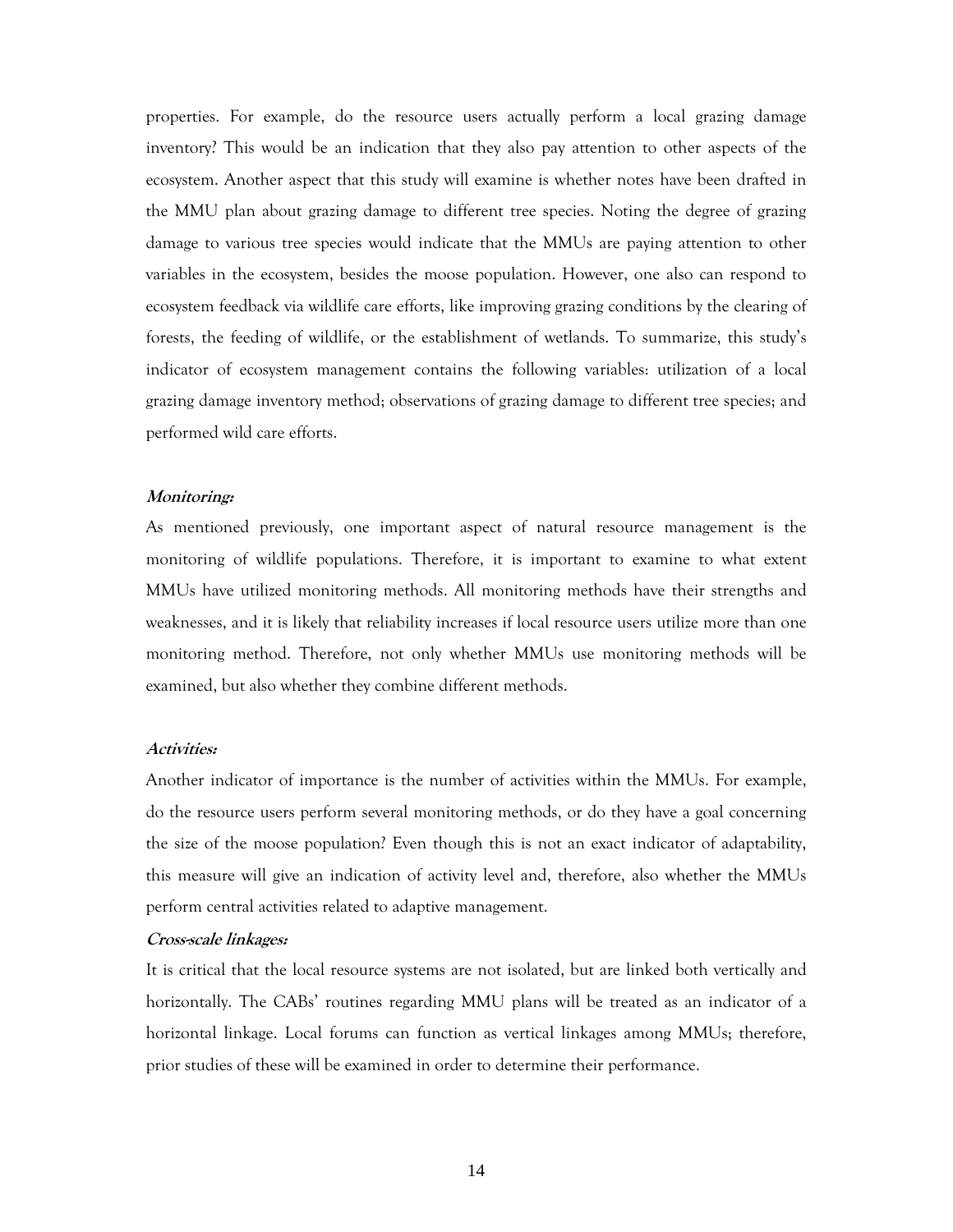### **RESULTS: TO WHAT EXTENT ARE SWEDISH MMUs ADAPTIVE?**

In this section, the question as to what extent the Swedish MMUs are adaptive will be answered empirically. This will be accomplished by measuring the five criteria listed and described in the previous section.

## **Degree of success:**

-

The first criterion contains three variables, 1) the goal fulfilment regarding the number of moose per 1000 hectares; 2) the percentages of bulls in the moose population; and 3) the amount of grazing damage. In Table 3, the numbers of MMUs that have reached their goal regarding the size of the moose population in the winter population are presented. If MMUs have succeeded in satisfying their moose population goal within the range of 85%-115% (100% is exact goal fulfilment), they are considered adaptive. However, if MMUs are outside this range, they are not considered adaptive<sup>7</sup>. It should be noted that some MMUs may have not had time to reach this goal, because they had been established within the last few years. If the version reviewed was the first version of the plan that was collected, the MMUs would not be expected to have had time to meet their targets. However, most MMUs would have been established several years ago and, therefore, should have had time to affect their moose population. It is essential to keep in mind that the feeding capacity of the lands differs significantly, and also that certain areas harbour other animals, such as deer, competing for food. Therefore, there is no 'correct' number of moose per 1000 hectares. Moreover, this means that it is difficult to control whether MMUs have 'realistic' moose population goals. However, due to the review of MMU management plans by interest organizations and the CABs, it is likely that the goals concerning the size of the moose population are not entirely unrealistic.

| <b>Monitoring Method</b> | Goal fulfilment                                                                   | Percentage |
|--------------------------|-----------------------------------------------------------------------------------|------------|
| All MMU <sub>s</sub>     | MMUs that have not reached their goal as to<br>the number of moose/1000 hectares* | 47 %       |
|                          | MMUs that have reached their goal as to the                                       | 53 %       |

**Table 3. Goal fulfilment of MMUs regarding number of moose/1000 hectares.**

<sup>&</sup>lt;sup>7</sup> Approximately 15% of all the MMUs were found to be below 85% and approximately 33% above 115%. In other words, most of the MMUs that have not been successful in reaching their goal regarding moose population size had more moose per 1000 hectares than initially intended.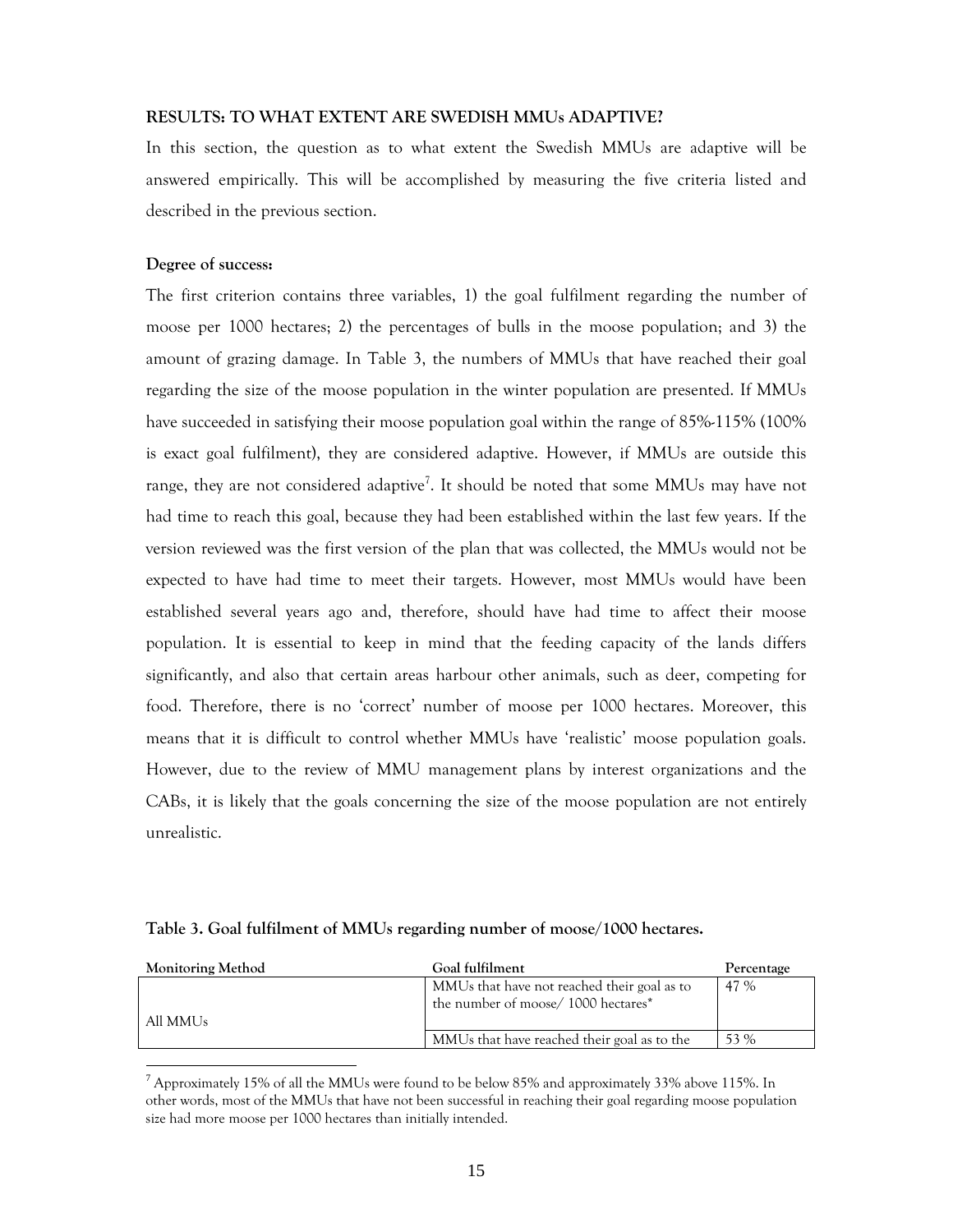| $N = 417$                               | number of moose/1000 hectares**             |      |
|-----------------------------------------|---------------------------------------------|------|
|                                         | MMUs that have not reached their goal as to | 70 % |
|                                         | the number of moose/1000 hectares*          |      |
| MMUs that have utilized both airplane   |                                             |      |
| inventory and AlgObs                    | MMUs that have reached their goal as to the | 30%  |
|                                         | number of moose/1000 hectares **            |      |
| $N = 94$                                |                                             |      |
|                                         | MMUs that have not reached their goal as to | 49 % |
| MMUs that have utilized either airplane | the number of moose/1000 hectares*          |      |
| inventory or AlgObs                     |                                             |      |
|                                         | MMUs that have reached their goal as to the | 51 % |
|                                         | number of moose per 1000 hectares **        |      |
| $N = 311$                               |                                             |      |

\*outside the range 85%-115% (100% is exact goal fulfilment)

\*\*within the range 85%-115% (100% is exact goal fulfilment)

The overall success in establishing an appropriate moose population was 53%. However, in order to ensure the reliability of the numbers stated, it is critical that MMUs utilize reliable monitoring methods<sup>8</sup>. In total, 94 MMUs have been utilizing both airplane inventory and ÄlgObs. If the MMU has utilized both methods, as compared to one method alone, data reliability should be relatively high. Interestingly, in counties in which both methods have been used, goal fulfilment appears to be less frequent, 30% versus 51% for those counties only using one monitoring method. That almost half of the MMUs have failed to achieve their population goals is disturbing; but even more daunting is the fact that only 30% appear to be successful when more reliable monitoring is conducted.

The second variable that is part of our degree of success measure involves the composition of the moose population. If the percentages of bulls in the moose population are within the range of 31-71%, this is considered to be an indication of adaptiveness. In Table 4, the percentages of bulls in the moose population are presented.

### **Table 4. Percentages of bulls in moose populations.**

-

| <b>Monitoring Method</b><br>Bulls in the moose population |  | Percentages |
|-----------------------------------------------------------|--|-------------|
|-----------------------------------------------------------|--|-------------|

 ${}^{8}$ The wildlife biologist, Göran Ericsson, claims that for data on the number of moose per 1000 hectares to have any reliability, MMUs should have utilized both ÄlgObs and airplane inventory methods, Umeå 15-09-05.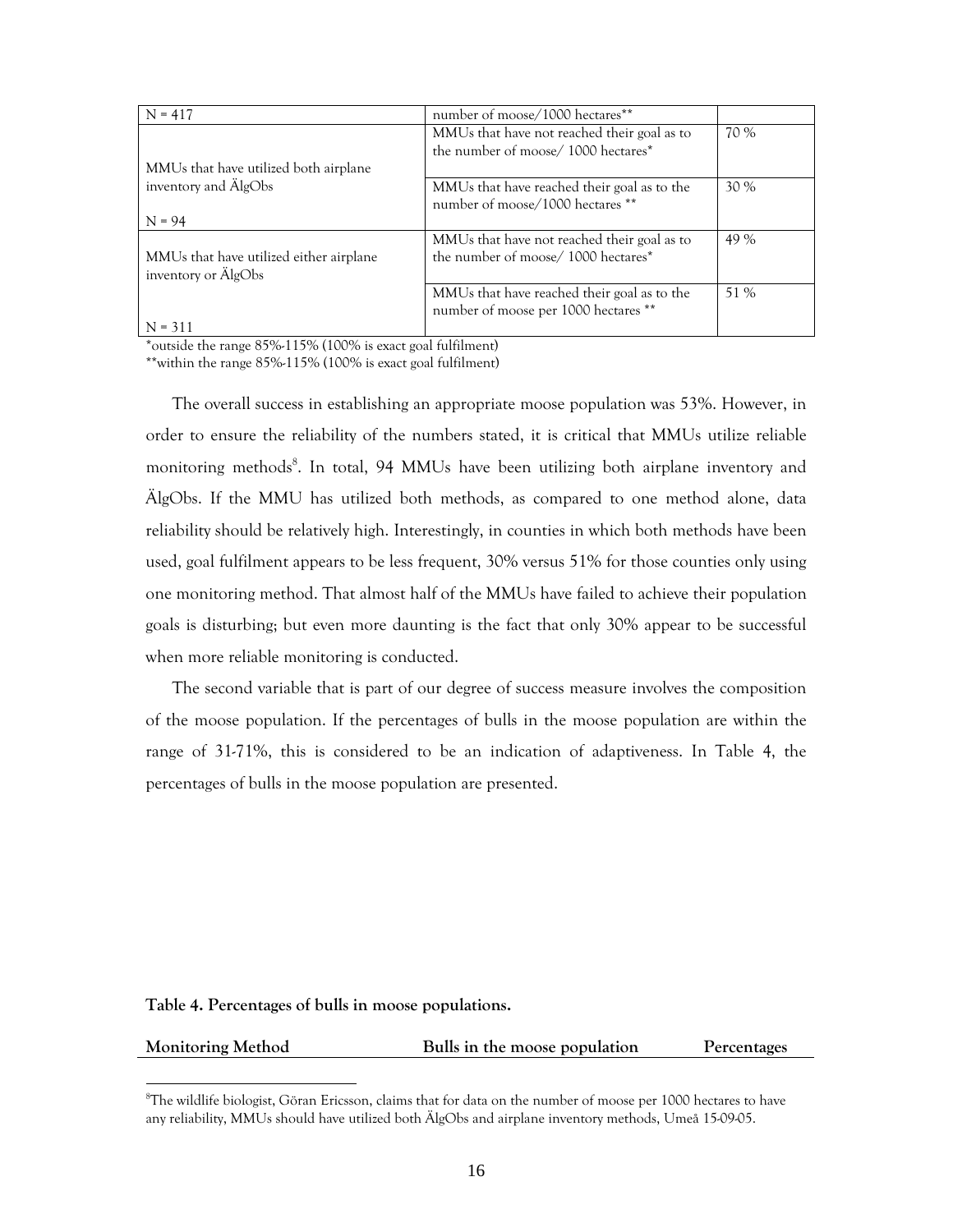|                                                                            | MMUs with too few bulls in the population                    | 86 % |
|----------------------------------------------------------------------------|--------------------------------------------------------------|------|
| All MMU <sub>s</sub>                                                       | MMUs with an acceptable number of bulls in<br>the population | 14 % |
| $N = 404$                                                                  |                                                              |      |
|                                                                            | MMUs with too few bulls in the population                    | 83 % |
| MMUs that have utilized both airplane<br>inventory and AlgObs<br>$N = 100$ | MMUs with an acceptable number of bulls in<br>the population | 17 % |
| MMUs that have utilized either airplane                                    | MMUs with too few bulls in the population                    | 86 % |
| inventory or AlgObs                                                        | MMUs with an acceptable number of bulls in<br>the population | 14 % |
| $N = 313$                                                                  |                                                              |      |

Many hunters want to shoot older bulls with large horns. Table 4 shows that 86% of the MMUs have less than 30% bulls in the moose population. One possible explanation is that the actors within the MMUs have not had enough time to adjust their shooting practices since the establishment of the MMU. It is likely that it takes time to establish resource management systems that are adaptive, since adaptive management entails that resource users conduct experiments and continuously increase their knowledge of the ecosystem. In many of the MMU management plans, one of the goals was to increase the percentage of bulls. A probable explanation is that, in MMUs of approximately 60,000 hectares, 30% of the bulls will be shared with neighbouring areas<sup>9</sup> (Ericsson & Wallin, 1995). In other words, because only 28 MMUs are larger than 60,000 hectares (MMU database), the majority of MMUs share bulls. The median sized MMU is about 10,000 hectares (MMU database), meaning that the mediansized MMUs share about 40-60% of their bulls with neighbours, depending upon where in the country the MMU is situated (Ericsson & Wallin, 1995). In this case, irrespective of the monitoring methods used, there is no significant difference in results.

It is reasonable, therefore, to conclude that MMUs, in general, fail to ensure their desired composition of the moose population. The most probable explanation is that the MMUs are too small for the actors to make decisions on how many bulls to shoot. Perhaps the only way for MMUs to achieve this second goal, with the current organizational structure, is for MMUs

-

 $9$  It has been noted that, in MMUs of 60,000 hectares, approximately 30% of the bulls will be shared with neighbors, under the presumption that the average size of a moose 'habitat' is 1500 hectares. The habitat of moose varies from 500 hectares to 3000 hectares, depending upon the sex of the animal (bulls have habitats twice as big as cows) and what part of the country it is. In northern Sweden, the moose migrate between summer and winter feeding grounds (Ericsson & Wallin, 1995).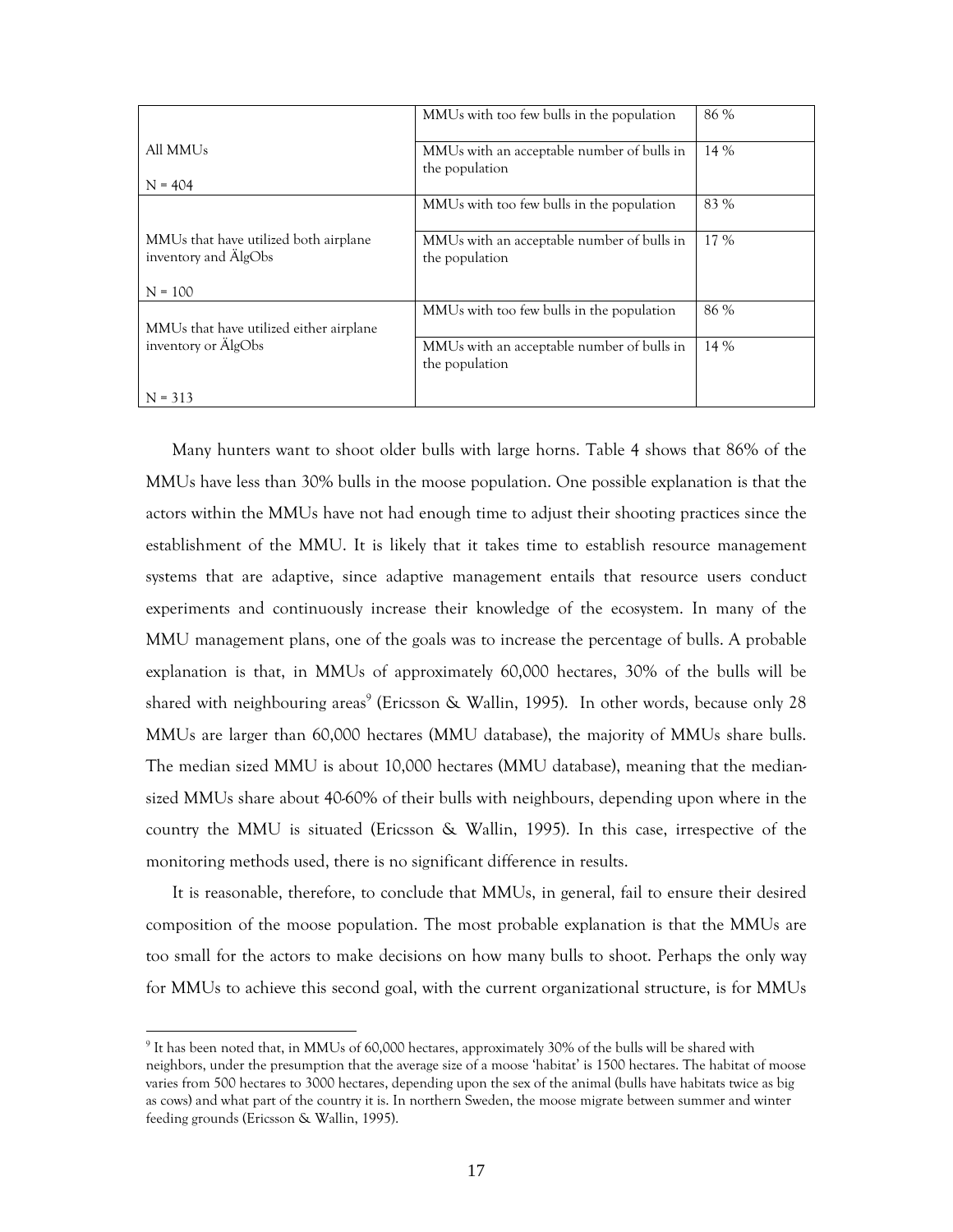to increase their degree of cooperation with other hunting organizations. Both horizontal and vertical linkages may be needed to decrease the negative external effects of harvesting. Since moose are very mobile and the shooting of bulls results in negative externalities, it is crucial that such linkages exchange information and make collective decisions about the shooting practices of moose.

The third variable that was part of our measure of degree of goal fulfilment was the amount of grazing damages. In the MMU management plans, the resource managers could note down whether they considered the grazing damage to be "insignificant", "acceptable", or "significant".

**Table 5. The amount of grazing damages in MMUs.** 

| MMUs with significant grazing damages                 | $\%$ |
|-------------------------------------------------------|------|
| MMUs with insignificant or acceptable grazing damages | 72 % |
|                                                       |      |

 $N = 546$ 

Table 5 demonstrates that a majority of the MMUs consider the amount of grazing damage insignificant or acceptable, but still 28% felt that grazing damage has been significant. This is a disturbing result, considering the effects grazing damage has not only on the value of the forest but also on biological diversity.

In order to generate an overall estimate of the general degree of goal fulfilment, the success in terms of percentage of bulls and amount of grazing damage were added.

| No success             | 22 % |
|------------------------|------|
| $Score=0$              |      |
| Low degree of success  | 45 % |
| $Score=1$              |      |
| Some degree of success | 31 % |
| $Score=2$              |      |
| High degree of success | 2 %  |
| Score=3                |      |
| $N = 589$              |      |

### **Table 6. Degree of Success**

Table 6 indicates that 33% of the MMUs have had at least some degree of success reaching their goals, while 67% of the MMUs have had no to little success.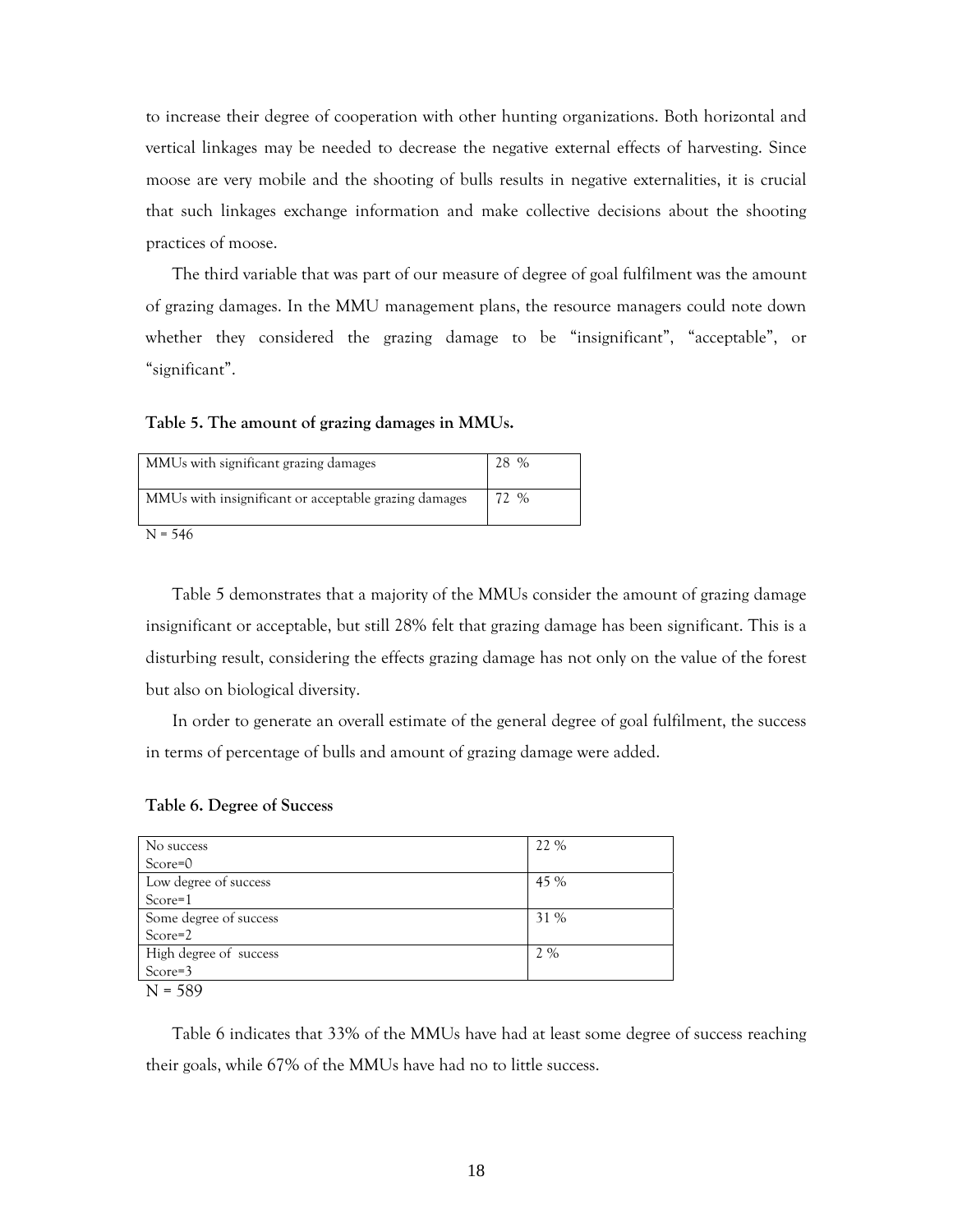### **Ecosystem Management:**

A significant difference between adaptive management and conventional resource management is that single species management is replaced by ecosystem management. Ecological research has disclosed the importance of monitoring slow variables in ecosystems, since these are principal in the functioning of ecosystems. In order to estimate the degree of ecosystem management, an ecosystem index composed of three variables was created. These variables were: utilization of a local grazing damage inventory method, wild care efforts, and estimation of grazing damages on different tree species. First each of the variables will be presented separately, followed by a broader picture in the form of an ecosystem management index. In Table 7, the percentages of MMUs that utilize a local grazing inventory method are provided.

**Table 7. The percentages of MMUs that utilized a local grazing damage inventory method.**

| MMUs using a local grazing damage inventory method | 23 %  |
|----------------------------------------------------|-------|
| MMUs not using a local grazing inventory method    | $7\%$ |

N = 618

-

One efficient way to ensure biological diversity and to control the extent of grazing damage to various tree species would be for local resource users to employ a local grazing damage inventory method<sup>10</sup>. Biologists have developed different versions of local grazing damage inventory methods, and the latest version is called Local Äbin. Detailed instructions on how to use this method is available on the NBF website. One scientist who had developed the method stated that it was easy to use<sup>11</sup>. The Chairman of the MMU claimed that he had tried to use it, but found it difficult (interview 2). This might be an example of difficulties in transferring inventory methods to local resource users.

The second variable that is believed to reflect ecosystem management is wild care efforts conducted by local resource users. In Table 8, wild care efforts performed by actors in the MMUs are presented.

<sup>&</sup>lt;sup>10</sup> National surveys on the amount of grazing damage have been conducted by the National Board of Forestry (NBF), called Äbin. However, these surveys only cover larger geographical areas and are not detailed enough to use on the relatively small MMUs.

<sup>&</sup>lt;sup>11</sup>Conversation with wildlife biologist, Roger Bergström, Umeå, 15-09-05.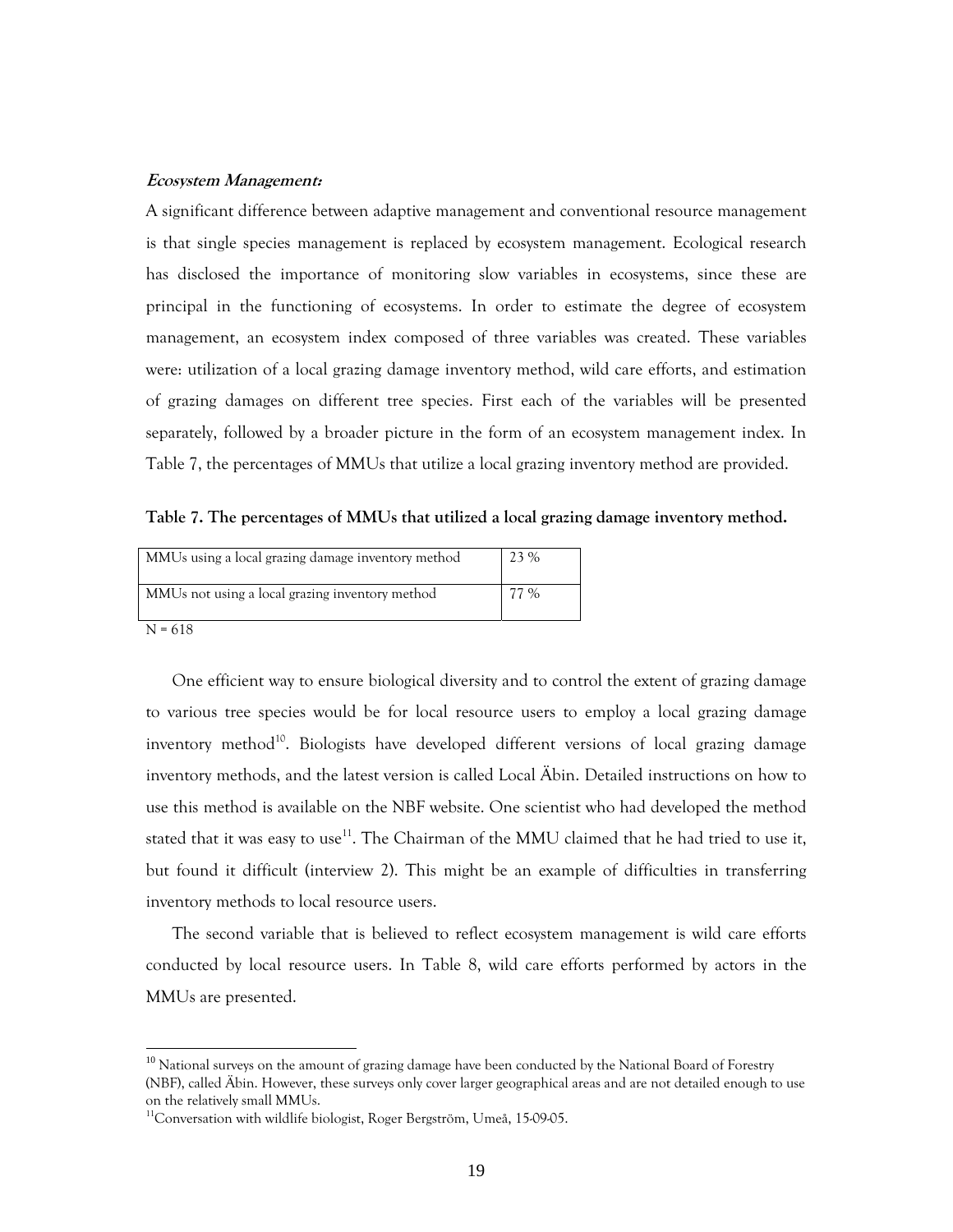### **Table 8. Wild care efforts performed by MMUs.**

| Clearing of forest      | 16 %          |
|-------------------------|---------------|
| Wildlife feeding        | $\frac{6}{6}$ |
| Other wild care efforts | 16 %          |

 $N = 557$ 

Table 8 shows that it is not very common that the MMUs perform wild care efforts. An investigation into the attitudes of Swedish hunters towards performing wild care efforts has disclosed that 73% believe their wild care efforts are meaningful. Approximately 15% of the hunters did not perform the degree of wild care efforts that they wished, because of long distances to hunting grounds; and approximately 10% of the hunters did not perform wild care efforts, because they were dissatisfied with the short hunting leases available at their hunting grounds (SOU 1997: 91:237).

A third variable that is believed to reflect ecosystem management is whether grazing damage on more than just economically-valuable tree species, such as pine, is noted down in the MMU management plans. If there are estimates of grazing damage on more than three tree species, this would indicate that ecosystem management is being applied. If resource users utilize a local grazing damage inventory method and note down damages on different tree species, this would indicate a more holistic view of the ecosystems and perhaps contribute to efforts taken in order to ensure that biodiversity is not threatened

**Table 9. Estimation of grazing damage on different tree species.** 

| No notes on grazing damage in MMU plans                               | 31 % |
|-----------------------------------------------------------------------|------|
| Notes on grazing damage on one to two tree species in<br>MMU plans    | 37 % |
| Notes on grazing damage on three or more tree species in<br>MMU plans | 32 % |

 $N = 637$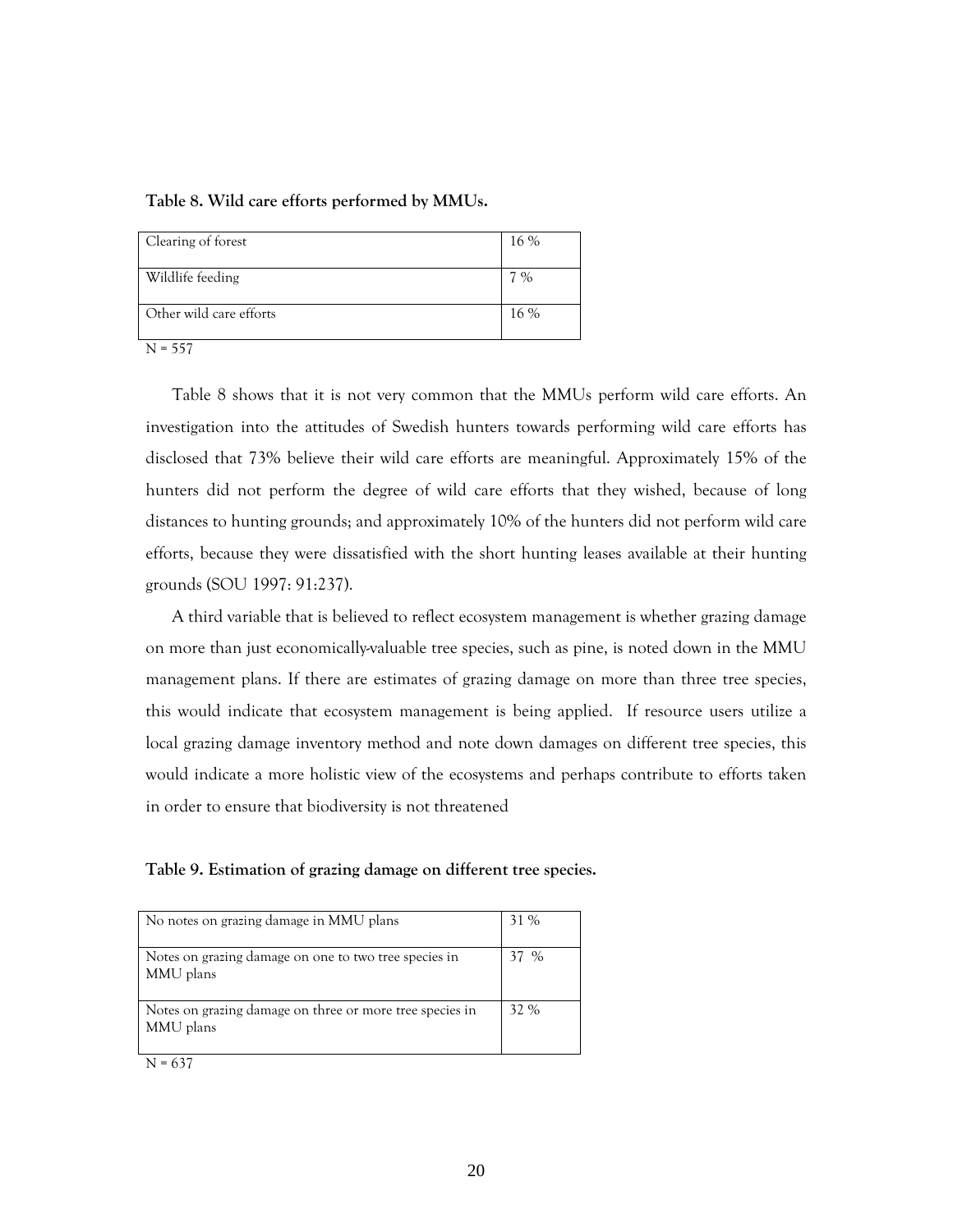Table 9 shows that 32% of the MMUs reported grazing damage on more than three tree species. On the other hand, 31% had not noted grazing damage on specific tree species at all. This result might, in part, be explained by the different MMU templates established by the SAHWM. Not all of MMU management plan versions have specific places for writing down grazing damage on more than pine and birch.

In Table 10, the three variables have been compiled in order to indicate the overall degree of ecosystem management in Swedish MMUs. The index is comprised of the three variables already described in this section; utilization of a local grazing damage inventory method, wild care efforts, and estimation of grazing damages on different tree species. However, the score range is 0-5, because actors can perform three different kinds of wild care efforts.

**Table 10. Degree of Ecosystem Management in Swedish MMUs.** 

| Score | $\%$ |
|-------|------|
|       | 51 % |
|       |      |
| $1-2$ | 42 % |
|       |      |
| $3-5$ | 7 %  |
|       |      |

 $N = 637$ 

Table 10 indicates that half of the Swedish MMUs do not apply any meaningful ecosystem perspective on the management of the moose population. Only 7 % have a high degree of ecosystem management. This should be of concern, especially considering how important it is, according to adaptive management theories, that local resource users consider the entire ecosystem, and not just a single species.

### **Monitoring:**

As mentioned previously, one important aspect of adaptive management is that of monitoring resource abundance. Monitoring of a resource is essential in order to take management decisions, such as how many moose to shoot. Because all monitoring methods have their strengths and weaknesses, reliability increases if a MMU utilizes more than one method. Therefore, both the type and number of monitoring methods utilized by MMUs will be examined. The utilization of monitoring methods within Swedish MMUs is presented in Table 11.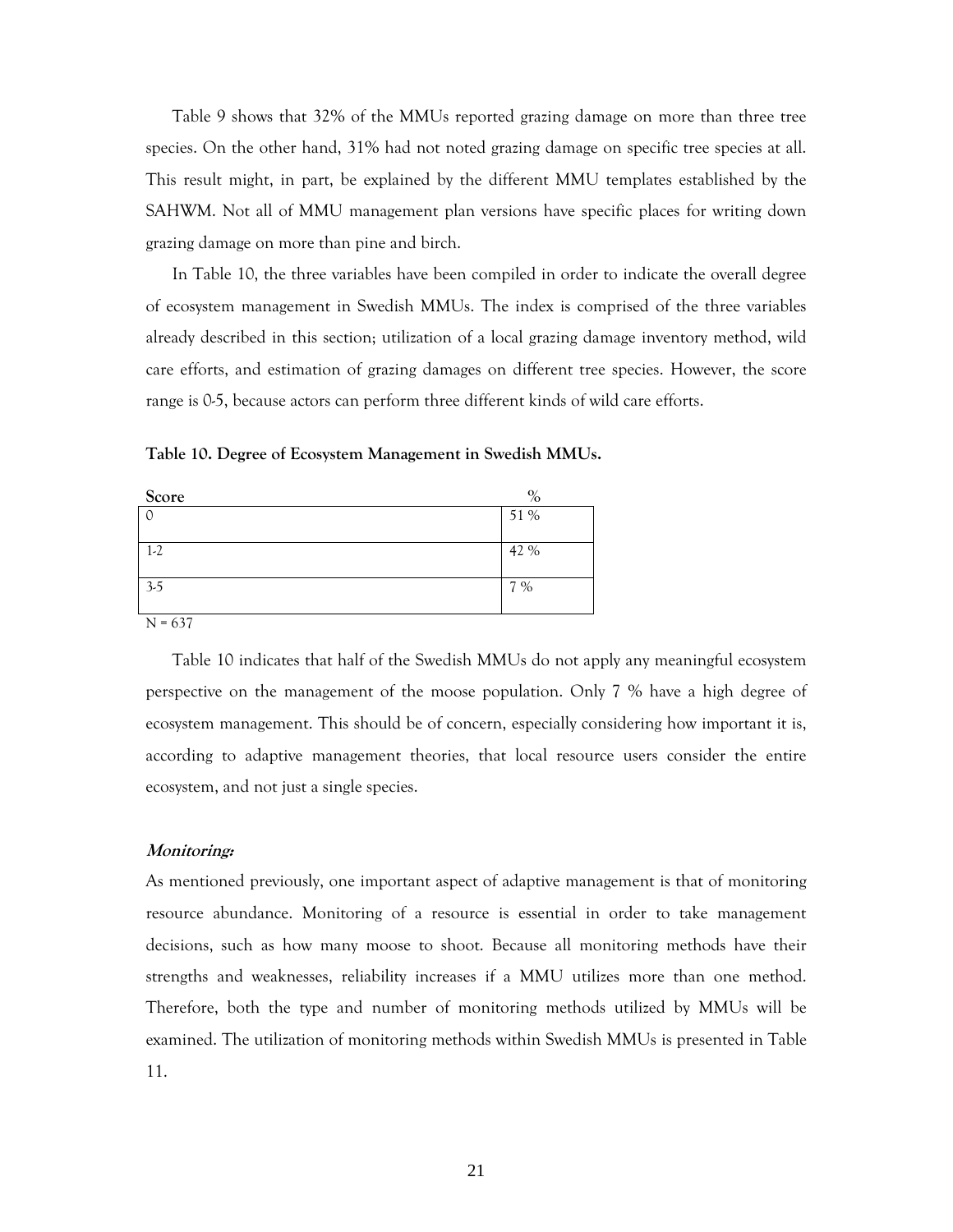| ÄlgObs inventory   | 54 % |
|--------------------|------|
| Airplane inventory | 26 % |
| Winter inventory   | 2%   |
| Dropping inventory | 5 %  |

**Table 11. Monitoring methods utilized by the MMUs.**

N = 637

The most commonly used monitoring method is ÄlgObs, which is not surprising, because this method is coordinated, at the national level, by SAHWM and has existed since 1985 (Ericsson & Wallin, 1998). However, somewhat surprising is that as many as 26 % of the MMUs actually have, at some point, utilized airplane inventory, a method that is fairly expensive. However, due to the attained management rights, perhaps landowners now consider it worth spending the money for this. However, it is likely that larger forest companies are the most willing to invest in this monitoring method. When asked about this, one forest manager stated that the forest company utilized airplane inventory methods when it first established their MMUs, in order to obtain reliable estimates on the size of the moose population (Interview 1). As can be seen from Table 11, the winter inventory method and the dropping method rarely are utilized.

Complementing monitoring methods should be more reliable than any single method used alone. In Table 12, the number of moose monitoring methods utilized by different MMUs is indicated.

| No monitoring methods    | 26 % |
|--------------------------|------|
|                          |      |
| One monitoring method    | 49 % |
| Two monitoring methods   | 23 % |
| Three monitoring methods | 2%   |
| .                        |      |

**Table 12. The number of moose monitoring methods utilized by MMUs.**

 $N = 543$ 

One in four MMUs do not utilize any monitoring method. Admittedly, some of the MMU management plans lack this information. Roughly half of the MMUs use one monitoring method, 23 % utilize two monitoring methods, and only 2% utilize three.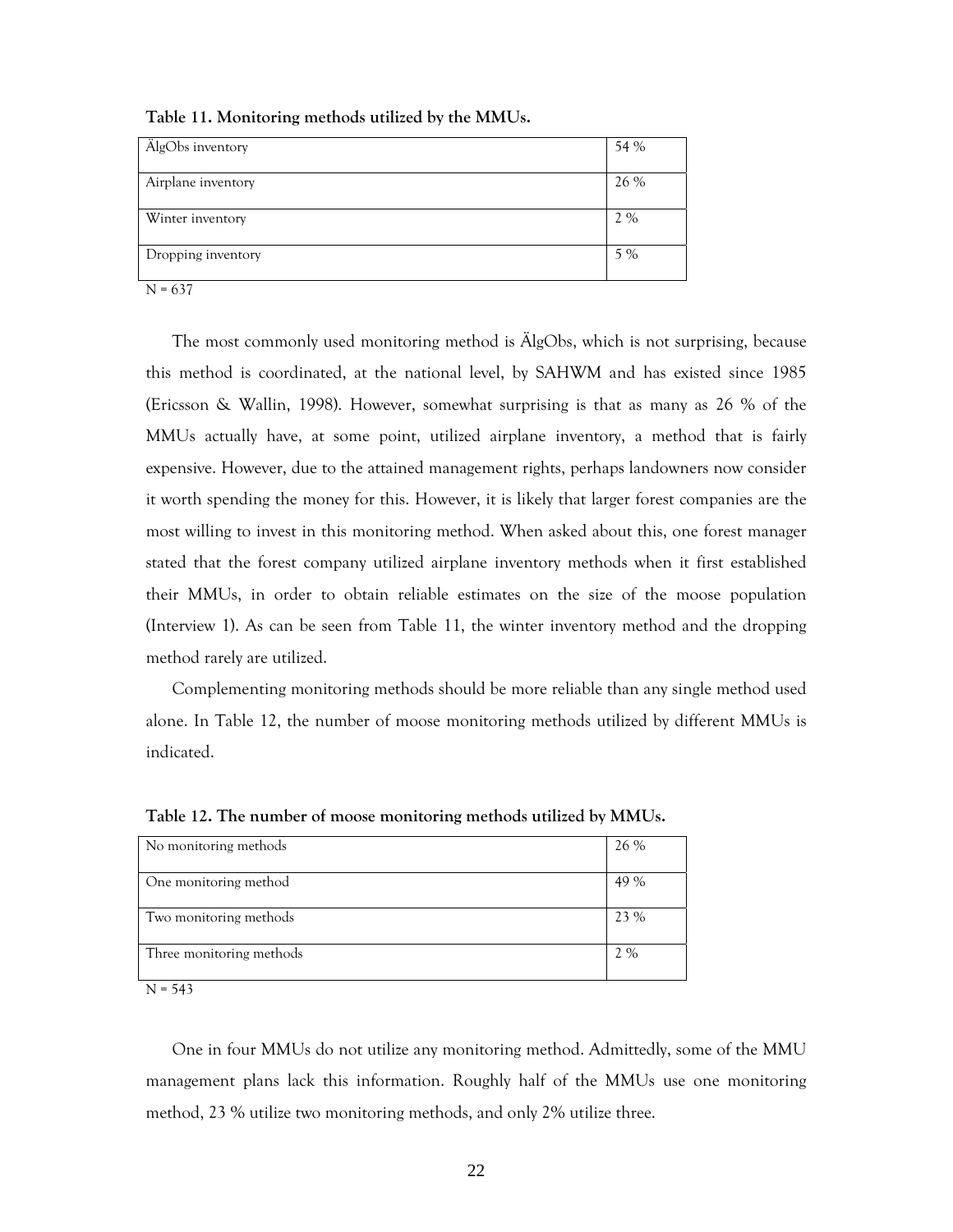## **Activities:**

As mentioned previously, the number of activities an MMU performs can be considered one aspect of adaptive management. The total number of variables in the activity index is 20. None of the actors within the MMUs performed more than sixteen activities; this was not unexpected, since it is unreasonable to think that any given MMU would, for example, engage in all monitoring methods. In 100 of the MMU plans, local resource users claimed to perform eleven activities. However, many of the MMU plans lacked all the necessary information, suggesting that the estimate of the number of activities performed by local resource users in Swedish MMUs may be low.

## **Cross-Scale Linkages:**

-

It also is crucial to investigate whether there are differences between counties. One issue is whether the number of activities differs between counties; if this is the case, perhaps the procedural practices of the CABs should be examined. In addition, CABs have an important role to play, since they can provide essential horizontal linkages, which are important according to adaptive management theories. In Figure 1, the number of activities in different counties is illustrated by means of a box  $plot<sup>12</sup>$ 

<sup>&</sup>lt;sup>12</sup> The box illustrates a variable's inter-quartile range and contains 50% of the cases. The line across the box indicates the median value. The whiskers protruding from the box go out to the variable's smallest and largest value. Outliers are indicated by circles. These are variables with scores much higher or lower than the remainder of the sample.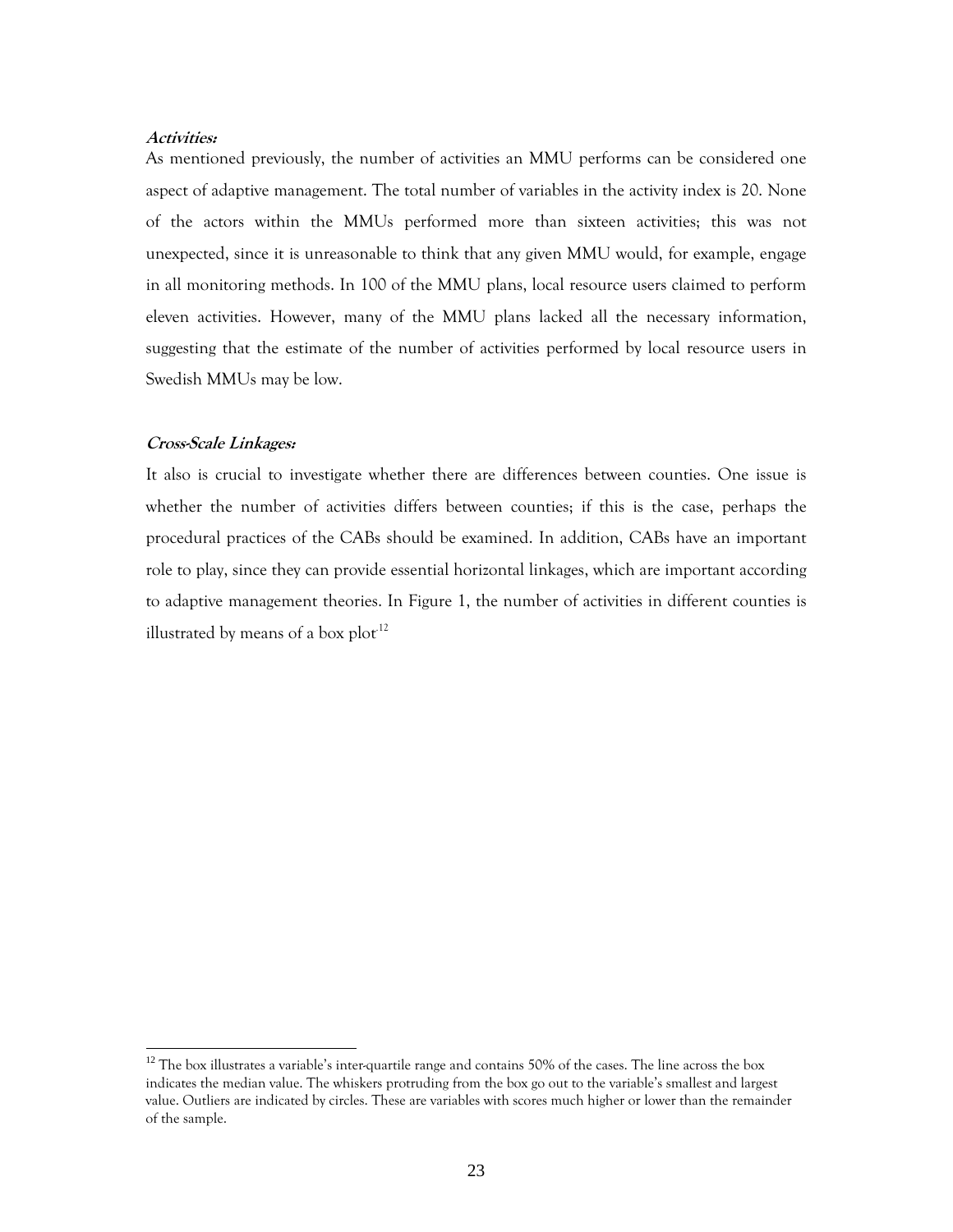

 $N = 637$ 

Figure 1. The number of activities in counties.

Figure 1 show that, not only are there differences in the number of activities performed by MMUs in different counties, there also are significant differences between MMUs in the same county. The significant differences among counties perhaps could be explained by CAB administrative routines regarding MMU management plans; for example, how often CABs revise MMU management plans and whether these are reviewed by special interest organizations. If MMU management plans are revised and critiqued regularly, perhaps there is more effort by resource users to conduct monitoring, record grazing damage on different tree species, and so forth.

Another issue is whether CABs have the personnel capacity to develop improved management strategies within MMUs. Document analysis revealed that some CABs believed that the function of MMUs already had been met by licensing procedures, and this perhaps led some to be unwilling to spend resources on a new moose management organization. None of the CABs had computerized MMU management plans, and this made it extremely difficult to access an overview of the activities performed by MMUs, or how management strategies could be improved at the county level.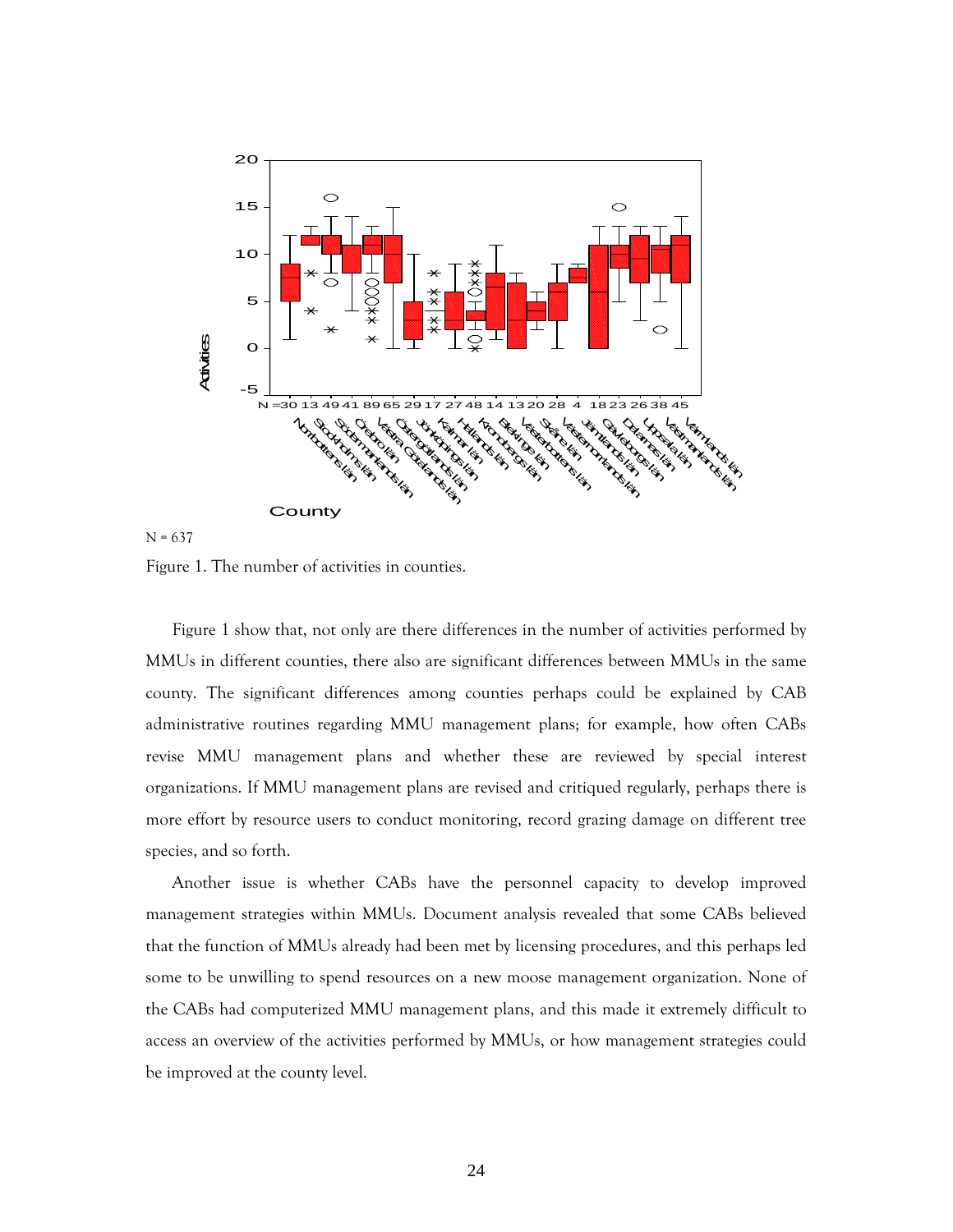The lack of any systematic treatment of MMU management plans might be due to the legal power of the CABs. There are no other forms of sanction that CABs can take against MMUs, other than to deregister a MMU if it is not working well; and this, of course, is a drastic solution. In addition, if a CAB decides to deregister an MMU, the affected landowners once again might apply to establish a new MMU, or the CAB would have to register the area into other licensing units. In addition, there are no formal rules regarding the content of MMU management plans, only the previously-mentioned EPA 'advice' (NFS 2002:19).

Figure 1 shows that, in certain counties, like Stockholm, Södermanland, and Västra Götaland, the median number of activities is high, and most MMUs within these counties perform about the same number of activities (as illustrated by the small boxes). In contrast, the MMUs in Gävleborg County have a fairly low level of median activity, while the distribution is large (indicated by a large box). Overall it is safe to conclude that the current horizontal linkages are not consistent with polycentric governance.

## **Local forums:**

Another aspect of adaptive management is whether there are vertical linkages between local resource systems. An example of a vertical linkage is an MMU participating in local forums. The interviewed forestry manager stated that the forest company had not been invited to local forums by the SAHWM district in Norrbotten County. However, he believed that it is necessary to participate in local forums to coordinate moose hunting over larger geographical areas (interview 1). SAHWM organizes these local forums, and this is another example of the problems that can arise when a special interest organization has a central role in public administration. The forestry manager did claim that the central SAHWM had welcomed everyone to the local forums (interview 1). Active participation in the local forums might lead to a 'spill-over effect' of management strategies within counties; but no national evaluation of local forums has been conducted. Landowners and hunting interest organizations conducted an overview of local forums, and concluded that they lack formal procedures, including meeting summons, adequate documentation and appropriate representation. In addition, the increase in the number of MMUs was believed to undermine local forums. Despite EPA directives that the Wildlife Management Boards should follow up on local forums, they have not reacted to the declining importance of local forums (Fransson, 2003). Vertical linkages, as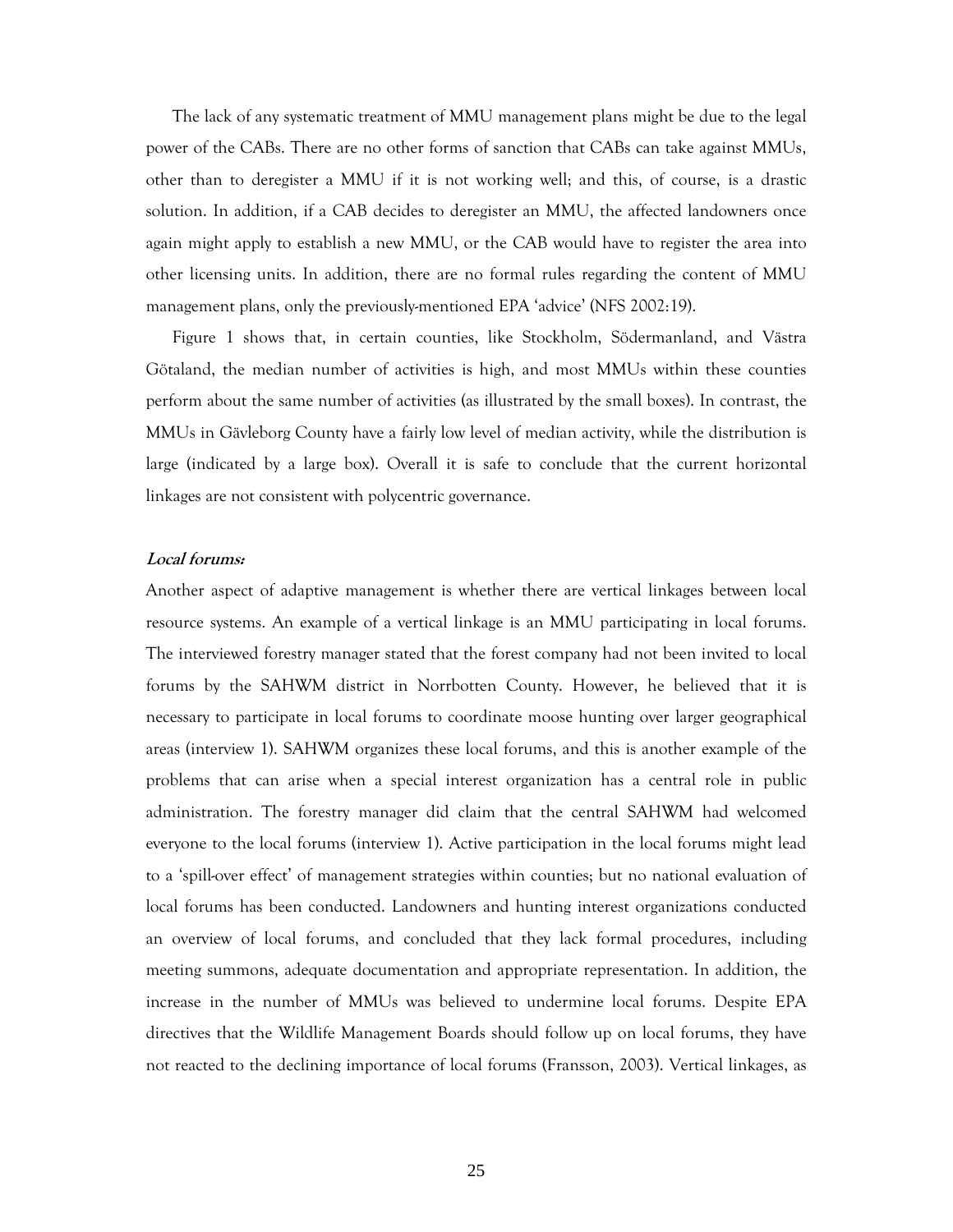expressed through local forums, have declined in importance since the establishment of MMUs.

## **Overall Adaptability of Swedish MMUs**

As can be seen in Table 13, the overall degree of adaptive aspects of Swedish MMUs appears to be low.

## **Table 13. Overall degree of adaptive aspects of Swedish MMUs.**

| Degree of Success    | 67 % of MMUs has low or no degree of success in reaching their<br>goal regarding the size of the moose population within acceptable                                                                        |
|----------------------|------------------------------------------------------------------------------------------------------------------------------------------------------------------------------------------------------------|
|                      | biological and ecological levels                                                                                                                                                                           |
| Ecosystem Management | 51 % of MMUs do not apply ecosystem management                                                                                                                                                             |
| Monitoring           | 26 % of MMUs do not utilize any monitoring methods                                                                                                                                                         |
| <b>Activities</b>    | The most common number of activities undertaken by local actors<br>within MMUs was eleven (i.e., about half of the theoretically<br>possible activities).                                                  |
| Cross-scale linkages | MMU plans differed significantly in quality, both within and<br>between counties<br>CABs have not computerized MMU plans<br>The local forums had declined in importance since the<br>establishment of MMUs |

**Adaptive Management Criteria Comment** 

The degree of goal fulfilment is low, and this is a serious problem given that many MMUs consider their moose populations to be too large and their grazing damage to be too great. The percentage of bulls was too low, with only 15 % of the MMUs having more than 30% bulls in their moose population. Although the sharing of bulls between MMUs may explain this, to a large extent, this all could be alleviated by greater cooperation between MMUs and other hunting organizations through local forums. Unfortunately, local forums largely seem to have been undermined by the establishment of MMUs.

Ecosystem management is practiced only by half of the MMUs. The focus still is on singlespecies management, consistent with conventional resource management. One way to ensure that biodiversity is not threatened by moose grazing would be for resource users to utilize local grazing inventory methods; however, only 23 % of the MMUs did this. This might be explained by the single-minded focus of both forest industry representatives and hunters.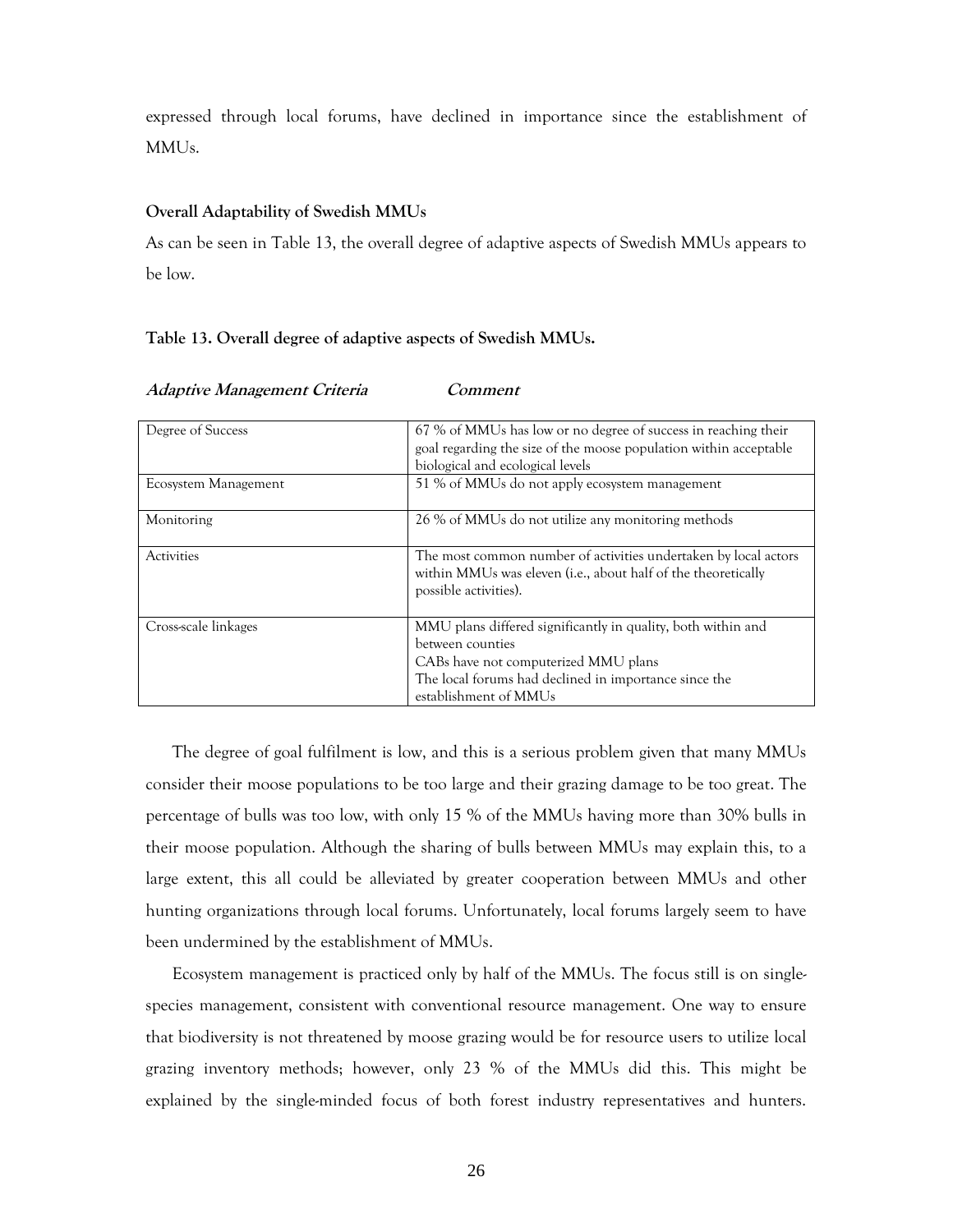Presumably, neither group has a true interest in any holistic view of the ecosystem, since their primary interests are economically-valuable tree species and ensuring adequate hunting opportunities, respectively.

One in four MMUs do not appear to utilize any monitoring methods for moose, though, admittedly, this number may be artificially low because many MMU plans lacked all the necessary information. Of the various monitoring methods available, ÄlgObs seems to enjoy the greatest level of success, because it is conducted during harvesting and many MMUs utilize this method. Traditional monitoring methods usually have been low-cost and rapidlyconducted in connection with harvesting (Moller, Berkes et al., 2004). ÄlgObs is conducted during harvesting and is easy to utilize, since hunters only note down the number of moose they spot. Conversely, monitoring methods like counting droppings entails much more effort, because resource users need to mark areas on a map and, thereafter, only count droppings in these areas. This is time consuming and not conducted during harvesting; thus, it is unlikely that this method is going to be widespread, even though it is inexpensive. Perhaps scientists could take this into consideration and develop monitoring methods that resemble practices already utilized in traditional societies (Gadgil, Berkes et al., 1993). The relative reliability of such practices might be lower; nonetheless, they may serve to increase local ecosystem awareness.

The traditional roles of CABs regarding moose management are those of enforcing and monitoring rules; however, since the evolution of MMUs, this role has been undermined. It seems that CABs are inflexible and that the current organizational structure inhibits the establishment of adaptive management. This study indicates that the administrative routines at CABs differ regarding their treatment of MMU plans.

The results indicate that there are rather few aspects of adaptive management present in Swedish MMUs. In the case of Swedish MMUs, it appears that many aspects of conventional resource management, like focusing on a single species, still are prevalent.

### **DISCUSSION**

Overall, MMUs seem to lack an ecosystem perspective and their focus is on single-species management. With the decentralization and deregulation of the moose management system, it is vital that public interests are taken into account when management decisions are made. Landowners have an obligation to ensure that natural resources are not used in socially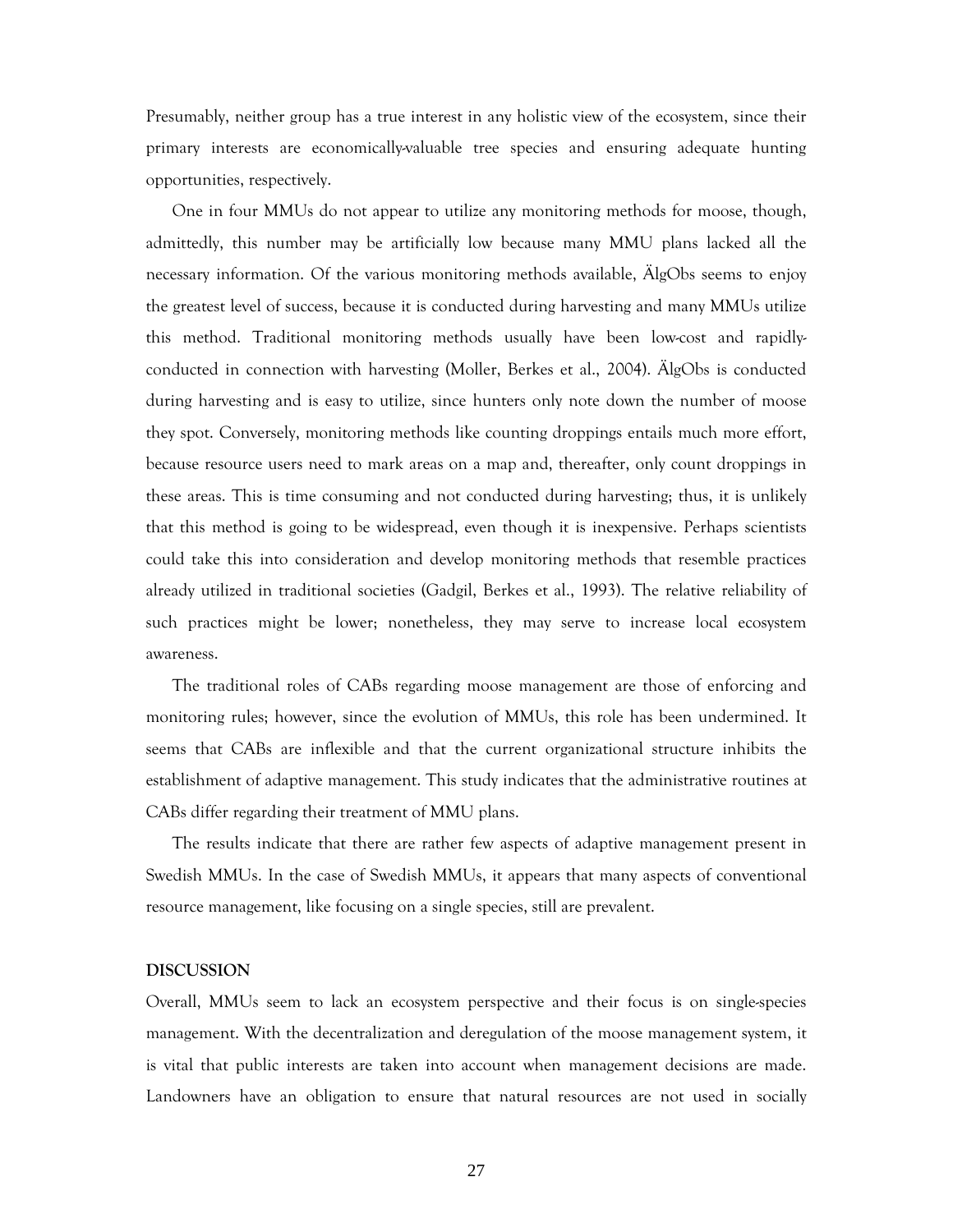unacceptable ways. Therefore, increased management rights also should entail responsibility to protect other aspects of the ecosystem, besides the moose population; for example, by ensuring that biodiversity is not threatened, due to excessive grazing damage on different tree species. However, in the current system, there are no guarantees that landowners apply a holistic view of ecosystems, particularly with respect to decisions on moose populations; though this might be improved by informative efforts regarding the importance of maintaining biodiversity or by implementing formal rules. This lack of an ecosystem perspective is serious, both with respect to maintaining biodiversity and ecosystem resilience. A focus upon only commercially-valuable tree species and moose cannot be deemed 'using natural resources in a sustainable way' and, consequently, cannot be socially acceptable. There is minimal participation by stakeholders, such as environmental organizations, that would highlight these different vital aspects of ecosystems.

The wildlife management organizational structure perhaps also can explain the apparent lack of administrative routines and management strategies within MMUs. For example, the SAHWM provides MMU plan templates, organizes local forums, and is in charge of hunting education and the treatment of ÄlgObs. In other words, the fragmentation of the organizational structure inhibits any broad overview as to what actions to take to improve moose management in MMUs. This division of wildlife administrative assignments, between the CABs and the SAHWM, dictates extensive cooperation, if adaptive management is to be implemented.

This study indicates that extensive management rights are not a guarantee that local resource users will invest time in the management of natural resources, or apply a holistic view of the ecosystem. The conversion of a top-down system, characterized by single-species management and monitoring methods developed by scientists, will not automatically turn into an adaptive management system, even though resource users have gained management rights.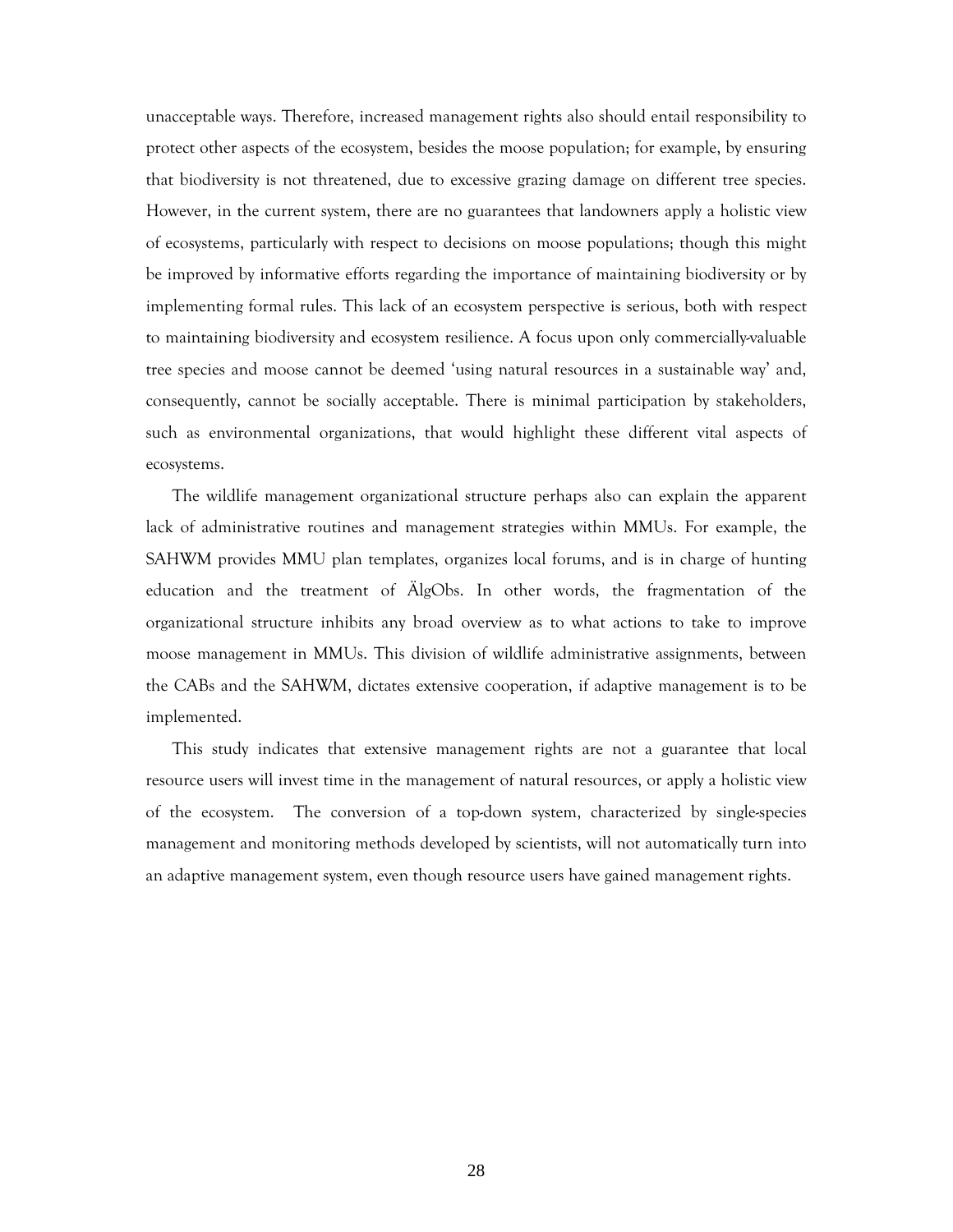### **REFERENCES**

Adger, W. N. (2000). Social and ecological resilience: are they related? *Progress in Human Geography, 24*(3), 347-364.

Adger, W. N. (2002/2003). Building Resilience to Promote Sustainability. An Agenda for Coping with Globalisation and Promoting Justice. *HIDP Newsletter, 2002/2003*, 1-3.

- Baland, J.-M., Platteau, J.-P., & Oxford University Press. (2000). *Halting Degradation of Natural Resources Is There a Role for Rural Communities?* Oxford: Oxford University Press.
- Berkes, F. (1996). Social Systems, Ecological Systems, and Property Rights. In S. Hanna, C. Folke & K.-G. Mäler (Eds.), *Rights to Nature* (pp. 87-111). Washington, D.C.: Island Press.
- Berkes, F. (1998). Indigenous knowledge and resource management systems. In F. Berkes & C. Folke (Eds.), *Linking Social and Ecological Systems: Management Practices and Social Mechanisms for Building Resilience* (pp. 95-128). Cambridge: Cambridge University Press.
- Berkes, F. (2003). Introduction. In F. Berkes, J. Colding & C. Folke (Eds.), *Navigating Social-Ecological Systems: Building Resilience for Complexity and Change* (pp. 1- 31). Cambridge: Cambridge University Press.
- Berkes, F., & Folke, C. (1998). Linking social and ecological systems for resilience and sustainability. In F. Berkes & C. Folke (Eds.), *Linking Social and Ecological Systems: Management Practices and Social Mechanisms for Building Resilience* (pp. 1-27). Cambridge: Cambridge University Press.
- Ericsson, G., & Wallin, K. (1995). Egna älgar och andras. *Svensk Jakt, 3,* 36-39.
- Ericsson, G., & Wallin, K. (1998). Räkna älg en viktig uppgift. *Svensk Jakt, 10,* 100-101.
- Feeny, D., Berkes, F., McCay, B. J., & Acheson, J. M. (1990). The Tragedy of the Commons: Twenty-Two Years Later. *Human Ecology, 18*(1), 1-17.
- Folke, C., Carpenter, S., Elmqvist, T., Gunderson, L., Holling, C. S., Walker, B., et al. (2002). *Resilience and Sustainable Development: Building Adaptive Capacity in a World of Transformation*. Stockholm: Edita Nordstedts Tryckeri AB.
- Folke, C., Pritchard, L., & Berkes, F. (1998). The Problem of Fit between Ecosystems and Institutions. *IHDP Working Paper, 2*.
- Fransson, J. (2003). *Viltförvaltning precisering av Svenska Jägareförbundets allmänna uppdrag*: Jo 2003/220.
- Gadgil, M., Berkes, F., & Folke, C. (1993). Indigenous Knowledge for Biodiversity Conservation. *Ambio, 22*(2-3), 151-156.
- Gunderson, L. H., Holling, C. S., & Light, S. S. (1995). *Barriers and bridges to the renewal of ecosystems and institutions*. New York, NY.: Columbia University Press.
- Hanna, S. (1998). Managing for human and ecological context in the Maine soft shell clam fishery. In F. Berkes & C. Folke (Eds.), *Linking Social and Ecological Systems: Management Practices and Social Mechanisms for Building Resilience* (pp. 190-213). Cambridge: Cambridge University Press.
- Hanna, S. S., Folke, C., & Mäler, K.-G. (1996). Property Rights and the Natural Environment. In S. S. Hanna, C. Folke & K.-G. Mäler (Eds.), *Rights to nature : ecological, economic, cultural, and political principles of institutions for the environment* (pp. 1-10). Washington, D.C.: Island Press.

Hardin, G. (1968). The Tragedy of the Commons. *Science, 162*, 1243-1248.

Holling, C. S., Berkes, F., & Folke, C. (1998). Science, sustainability and resource management. In F. Berkes & C. Folke (Eds.), *Linking Social and Ecological Systems: Management Practices and Social Mechanisms for Building Resilience* (pp. 342-390). Cambridge: Cambridge University Press.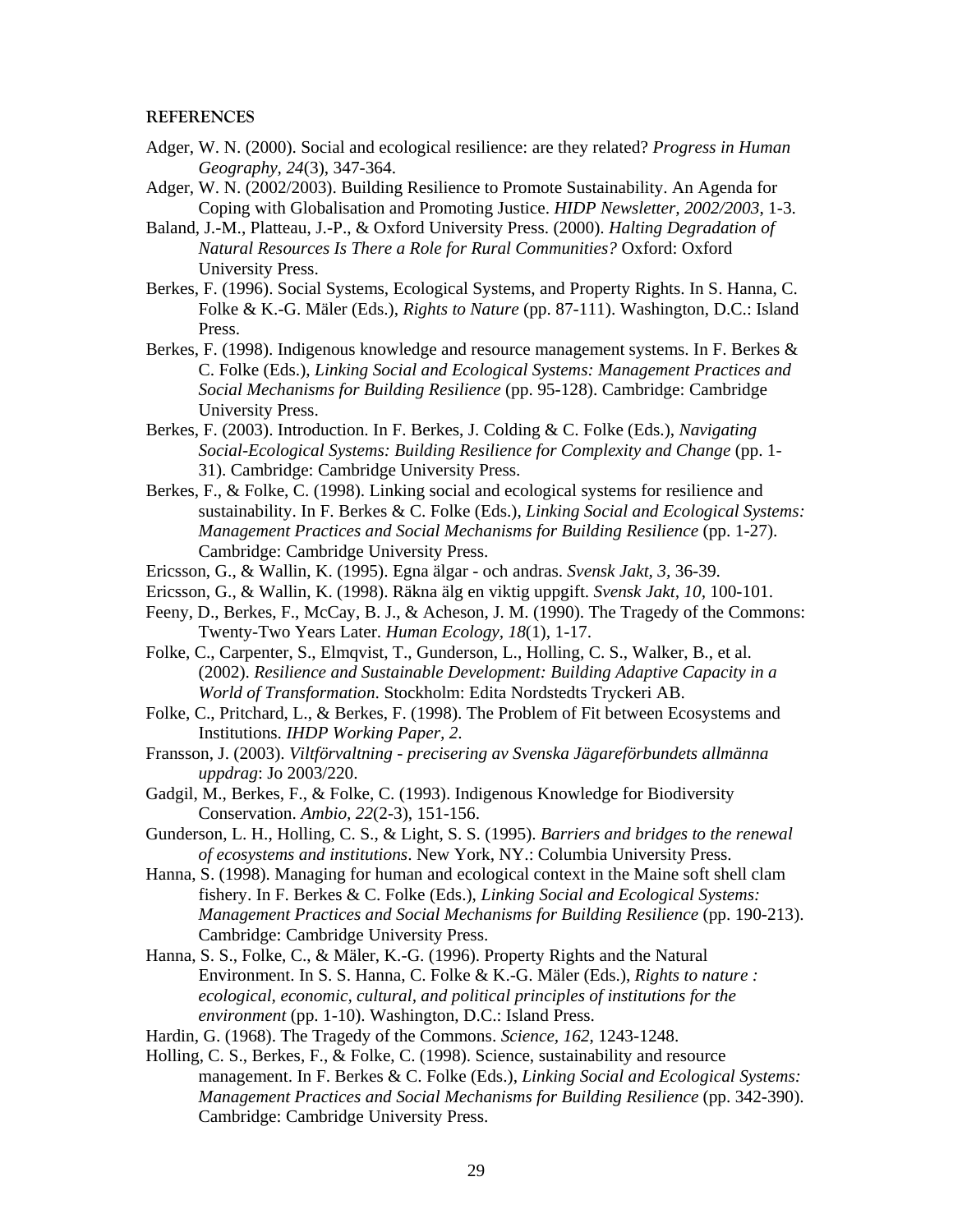- Johnson, F. (1999). *Expectation and Surprise in the Adaptive Management of Waterfowl Harvests.* Paper presented at the Adaptive Management Forum: Linking Management and Science to Achieve Ecological Sustainability. Proceedings of the 1998 Provincial Science Forum., Ontario.
- Lee, K. (1993). *Compass and Gyroscope. Integrating Science and Politics for the Environment*. Washington: Island Press.
- Lee, K. (1999). Apprising Adaptive Management. *Conservation Ecology [online], 3*(2).
- Libecap, G. D. (1993). *Contracting for Property Rights* (New ed.). Cambridge: Cambridge University Press.
- Moller, H., Berkes, F., Lyver, P. O., & Kislalioglu, M. (2004). Combining science and traditional ecological knowledge: monitoring populations for co-management. *Ecology and Society, 9(3): 2*.
- Olsson, P., & Folke, C. (2001). Local ecological knowledge and institutional dynamics for ecosystem management: A study of Lake Racken Watershed, Sweden. *Ecosystems, 4*(2), 85-104.
- Olsson, P., Hahn, T., & Folke, C. (2003). Social-Ecological Transformations for Ecosystem Management: The Development of Adaptive Co-management of a Wetland Landscape in Southern Sweden. In *Building Capacity for Resilience in Social-Ecological Systems*. Stockholm: Stockholm University.
- Ostrom, E. (1990). *Governing the commons: the evolution of institutions for collective action*. Cambridge: Cambridge University Press.
- Ostrom, E. (2003). How types of goods and property rights jointly affect collective action. *Journal of Theoretical Politics, 15*(3), 239-270.
- Ostrom, E., & Schlager, E. (1996). The Formation of Property Rights. In S. Hanna, C. Folke & K.-G. Mäler (Eds.), *Rights to Nature Ecological, Economic, Cultural, and Political Principles of Institutions for the Environment* (pp. 127-157). Washington, D.C.: Island Press.
- Walters, C. (1986). *Adaptive Management of Natural Resources*. New York: MacMillan Publishing Company.
- Walters, C. (1997). Challenges in adaptive management of riparian and coastal ecosystems. *Conservation Ecology [online], 1*(2).
- Wennberg-DiGasper, S. (2003). *Management of wildlife in Laponia.* Luleå: Luleå tekniska universitet.